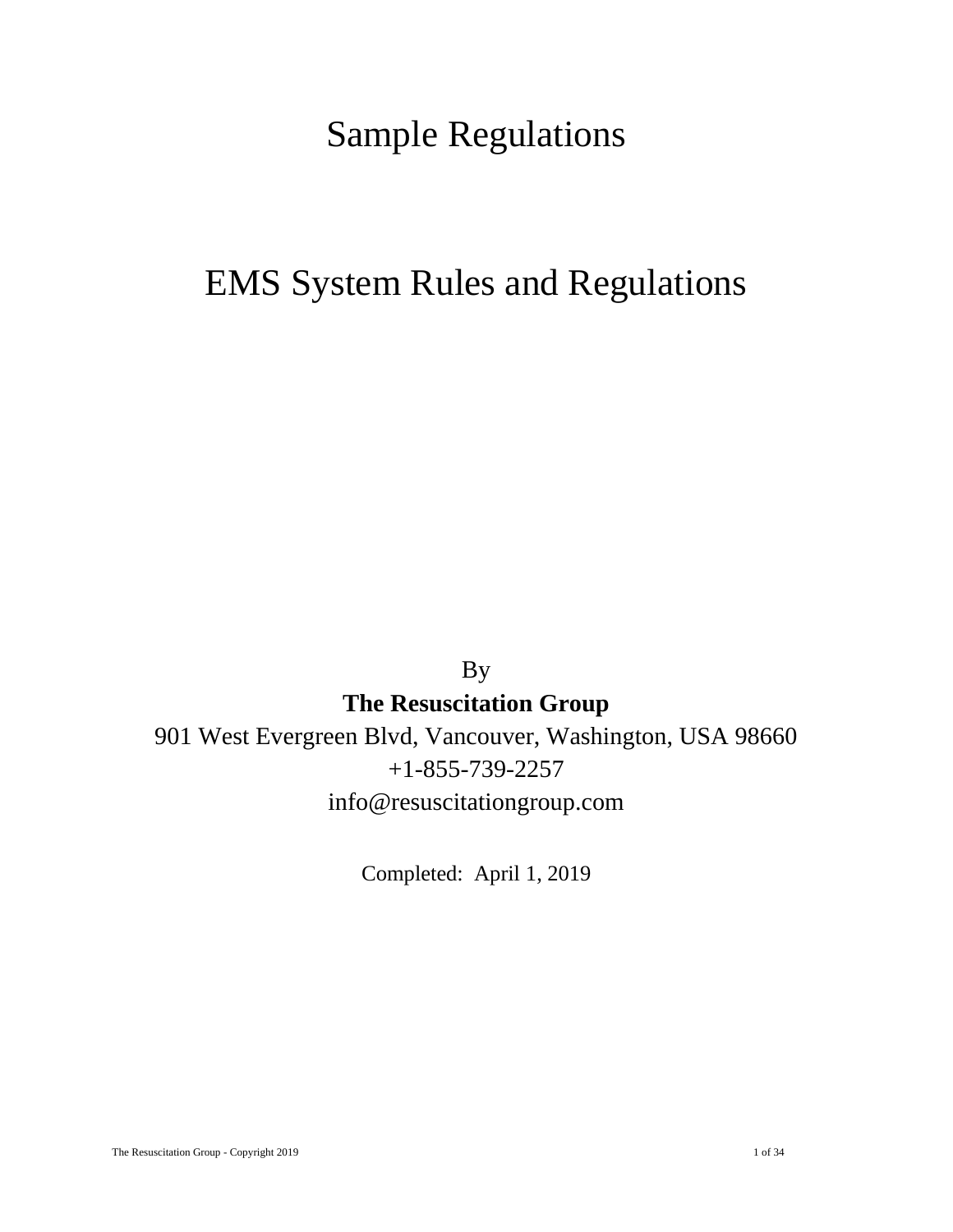# **SAMPLE**

# **Emergency Medical Services Regulations**

## **CHAPTER 1:**

## **EMERGENCY MEDICAL DEFINITIONS, MEDICAL DIRECTOR, AND EMS PROVIDERS SCOPE**

## **Definitions – Part 1**

- 1. "Advanced Emergency Medical Technician (AEMT or Advanced EMT)" means a person who is licensed by the Authority as an Advanced Emergency Medical Technician (AEMT).
- 2. "Advanced Practice Paramedic" means a person who is licensed by the Authority as an Advanced Practice Paramedic (APP).
- 3. "Agent" means a licensed Advanced Practice Paramedic or Consultant Physician provider under the (JURISDICTION HAVING AUTHORITY), actively registered and in good standing with the (JURISDICTION HAVING AUTHORITY), designated by the Medical Director to provide direction of the medical services of Emergency Medical Providers as specified in these rules.
- 4. "Authority" means the (JURISDICTION HAVING AUTHORITY)
- 5. "Committee" means the Emergency Medicine Provider (EMP) Advisory Committee.
- 6. "Critical Care" means the performance of acts or procedures when requested through pre-hospital or hospital duties in the observation, care and counsel of persons who are ill or injured with an Early Warning Score in excess of 4 or having been labeled as "unstable" by a licensed physician; in the administration of care, procedures, or medications as directed by a licensed physician medical director, insofar as any of these acts is based upon knowledge and application of the principles of biological, physical and social science as required by a completed course utilizing an approved curriculum in Advanced Practice Paramedic. However, "critical care" does not include prescriptive privileges for therapeutic or corrective measures.
- 7. "Committee" means the EMP Advisory Committee.
- 8. "Course Director" means an individual with legal responsibility for the APP education process in an APP training program, and who has received instructor training from a recognized entity or has completed the initial educational sequence for an education major in an accredited college or university.
- 9. "Direction" refers to the standing order, written, or verbal direction provided to the emergency medical provider from the Medical Director or transferring licensed physician.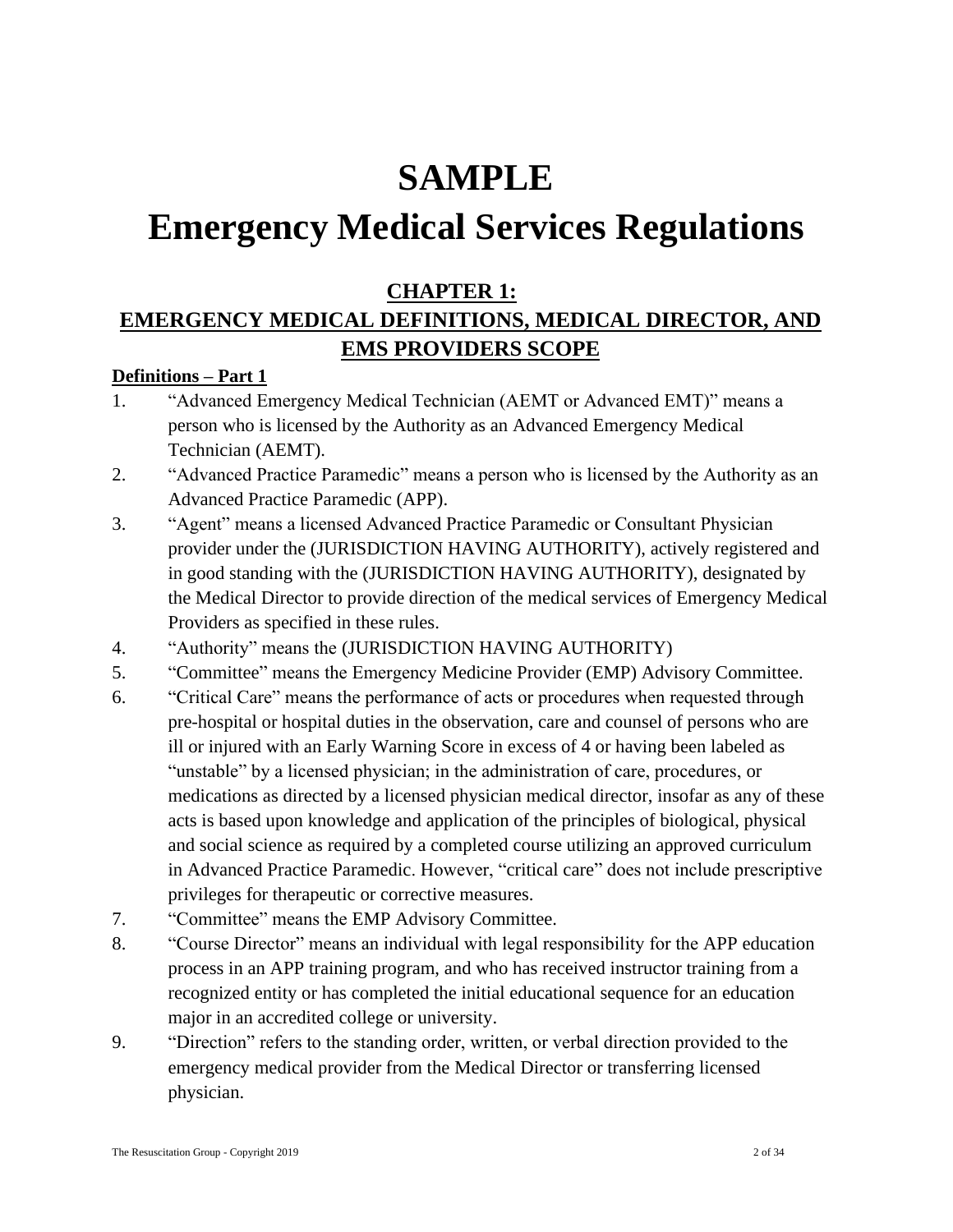10. "Early Warning Score" or "EWS" refers to a guide used by medical services to quickly determine the degree of illness of a patient. It is based on cardinal vital signs (respiratory rate, oxygen saturation, temperature, systolic blood pressure, pulse/heart rate, AVPU response). A sample of a research proven EWS is below:

| <b>Physiologic</b><br><b>Perimeters</b> | 3         | $\overline{2}$ | $\mathbf{1}$     | $\bf{0}$         | $\mathbf{1}$     | $\overline{2}$ | 3          |
|-----------------------------------------|-----------|----------------|------------------|------------------|------------------|----------------|------------|
| <b>RR</b>                               | $\leq 8$  |                | $9 - 11$         | 12-20            |                  | $21 - 24$      | $\geq 25$  |
| SpO <sub>2</sub>                        | $\leq 91$ | 92-93          | 94-95            | $\geq 96$        |                  |                |            |
| Sup O <sub>2</sub>                      |           | Yes            |                  | <b>No</b>        |                  |                |            |
| <b>Temp</b>                             | $\leq 35$ |                | $35.1 -$<br>36.0 | $36.1 -$<br>38.0 | $38.1 -$<br>39.0 | $\geq 39.1$    |            |
| <b>SBP</b>                              | $\leq 90$ | 91-100         | 101-110          | 111-219          |                  |                |            |
| <b>HR</b>                               | $\leq 40$ |                | 41-50            | 51-90            | 91-100           | 111-130        | $\geq 220$ |
| LOC                                     |           |                |                  | A                |                  |                | V, P, or U |

(A physiologically-based early warning score for ward patients: the association between score and outcome; Anesthesia, Volume 60, Issue 6, June 2005) (Validation of a modified Early Warning Score in medical admissions; C.P. Subbe, M. Kruger, P. Rutherford, L. Gemmel; QJM 2001; 94 (10): 521-526. doi: 10.1093/qjmed/94.10.521)

- 11. "Emergency Care" means the performance of acts or procedures when requested through pre-hospital or hospital duties in the observation, care and counsel of persons who are ill or injured or who have disabilities; in the administration of care or medications as directed by a medical director, insofar as any of these acts is based upon knowledge and application of the principles of biological, physical and social science as required by a completed course utilizing an approved curriculum in pre-hospital emergency care. However, "emergency care" does not include prescriptive privileges for therapeutic or corrective measures.
- 12. "Emergency Medical Provider (EMP)" means a person licensed as an EMR, EMT, AEMT, Paramedic, or Advanced Practice Paramedic; only a licensed EMP may provide patient care in the prehospital environment, and must be under the direction of an approved Medical Director.
- 13. "Emergency Medical Responder" means a person who is licensed by the Authority as an Emergency Medical Responder.
- 14. "Emergency Medical Technician (EMT)" means a person who is licensed by the Authority as an EMT.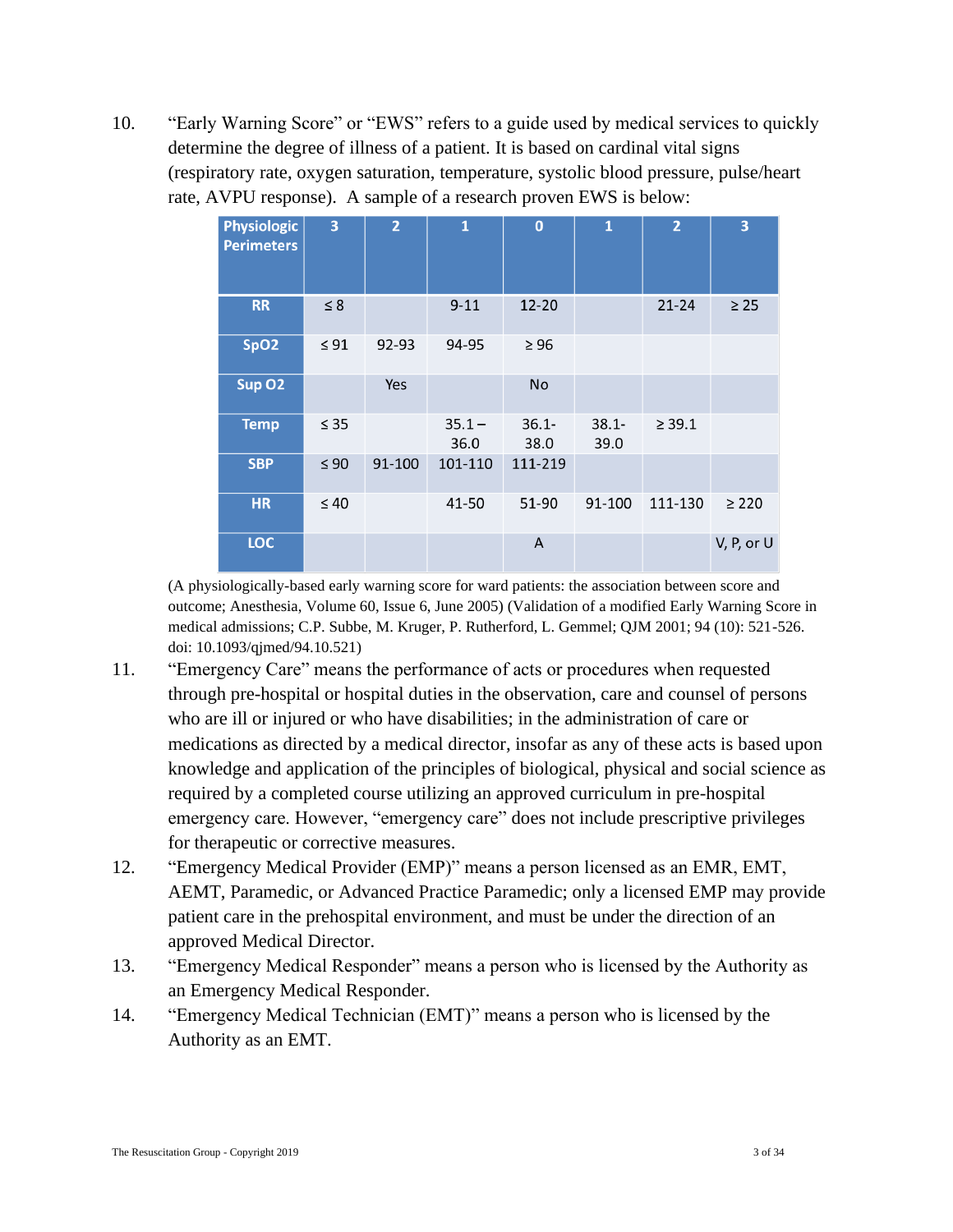- 15. "In Good Standing" means a person who is currently licensed, who does not have any restrictions placed on his/her license, and who is not on probation with the licensing agency for any reason.
- 16. "Licensed physician" for the purpose of direction to an emergency medical provider, refers to a licensed specialist physician in emergency medicine, anesthesia, or critical care medicine who is providing direction for a specific patient incident beyond the standing orders provided by the Medical Director. An example of this would be a written order for a specific dose regime in a specific interfacility patient transport situation.
- 17. "Nonemergency care" means the performance of acts or procedures on a patient who is not expected to die, become permanently disabled or suffer permanent harm within the next 24 hours, including but not limited to observation, care and counsel of a patient and the administration of medications prescribed by a physician licensed in accordance with this section, insofar as any of these acts are based upon knowledge and application of the principles of biological, physical and social science and are performed in accordance with scope of practice rules adopted by the (JURISDICTION HAVING AUTHORITY) in the course of providing emergency care.
- 18. "Paramedic" means a person who is licensed by the Authority as a Paramedic.
- 19. "Practice of Medicine without a license" means any person providing emergency or critical care, in the out of hospital setting, who is not a physician or EMP licensed by the (JURISDICTION HAVING AUTHORITY); this is a violation of the law and the (JURISDICTION HAVING AUTHORITY), will refer every instance of this behavior to the government for prosecution.
- *20. "Pilot Project" means the EMS training programs authorized by this chapter, by the Authority, for a set period of time with 100% transparency reporting to the committee.*
- 21. "Scope of Practice" means the maximum level of emergency and nonemergency care that an emergency medical services provider may provide.
- 22. "Standing Orders" means the written detailed procedures for medical or trauma emergencies and nonemergency care to be performed by an emergency medical services provider issued by the licensed physician Medical Director commensurate with the scope of practice and level of licensure of the emergency medical provider.
- 23. "Medical Director" means a person licensed as a specialist physician in Emergency Medicine or Critical Care Medicine, actively registered and in good standing with the Authority, who provides direction of, and is ultimately responsible for emergency and nonemergency care rendered by emergency medical providers as specified in these rules. The Medical Director is also ultimately responsible for the agent designated by the Medical Director to provide direction to the medical service agencies and the emergency medical provider as specified in these rules.

#### **EMP Advisory Committee**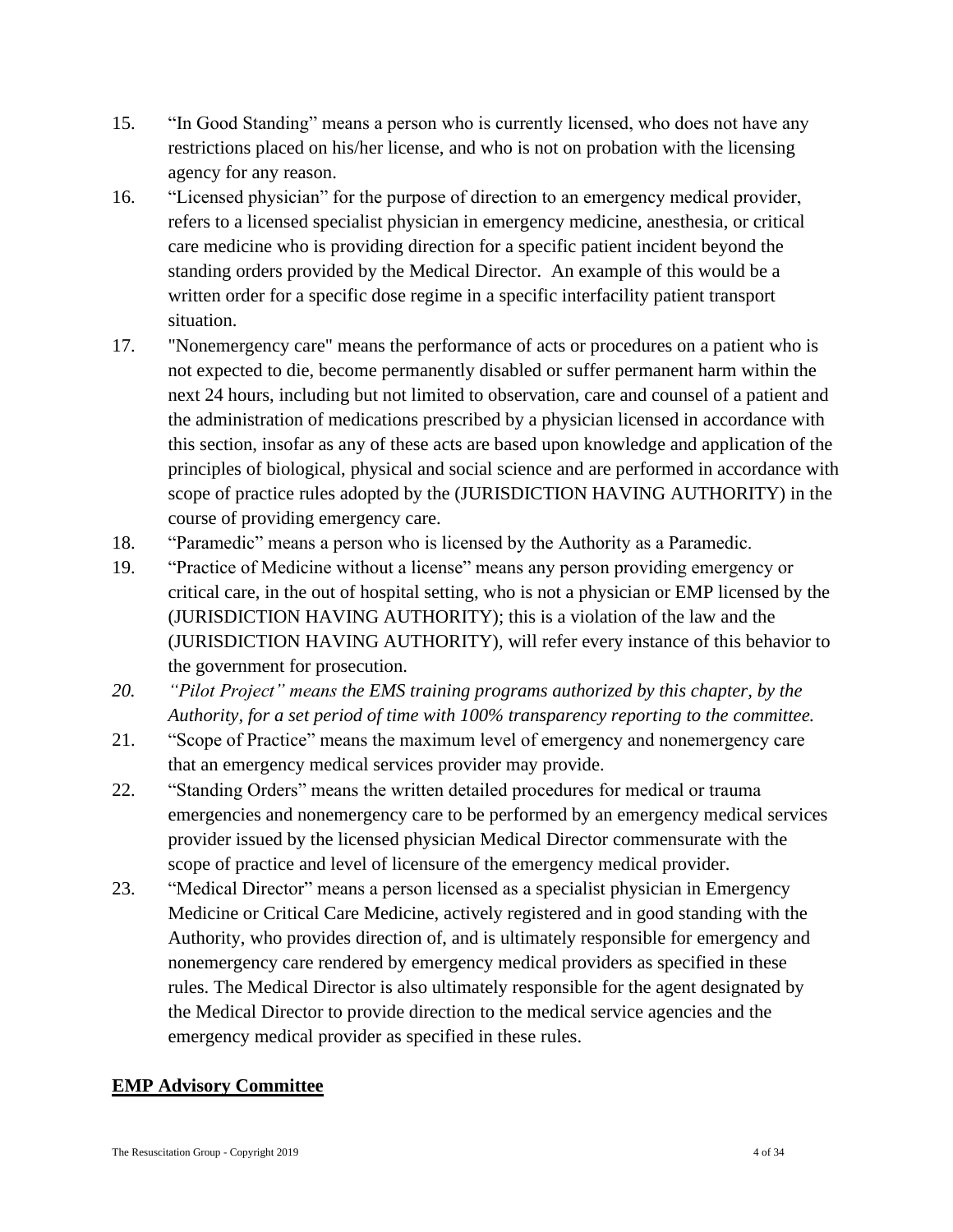1. There is created an EMP Advisory Committee, consisting of a representative from the (JURISDICTION HAVING AUTHORITY), an EMT, a Paramedic, an APP or APP Instructor, an EMS Medical Director or designee, a licensed specialist in Critical Care or Anesthesia, and a licensed Physician specialist in Emergency Medicine.

## **Duties of the Committee**

- 1. The EMP Advisory Committee must:
	- a. Review requests for additions, amendments, or deletions to the scope of practice for Emergency Medical Providers, and recommend to the (JURISDICTION HAVING AUTHORITY) for changes to the scope of practice.
	- b. Recommend requirements and duties of Medical Directors of EMP's; and All actions of the EMP Advisory Committee are subject to review and approval by the (JURISDICTION HAVING AUTHORITY).

## **Committee Duties and Application for a Medical Director and/or Agent**

- 1. The (JURISDICTION HAVING AUTHORITY) has delegated to the Committee the following:
	- a. Designing the Medical Director and agent application;
	- b. Approving a Medical Director or agent; and
	- c. Investigating and disciplining any EMP who violates their scope of practice.
- 2. The committee must provide copies of any Medical Director or agent applications and any provider disciplinary action reports to the Authority upon request.
- 3. The Committee must immediately notify the Authority when questions arise regarding the qualifications or responsibilities of the Medical Director or designee/agent of the Medical Director.
- 4. A Medical Director and agent must meet the following qualifications:
	- a. Be a licensed specialty physician in Emergency Medicine or Critical Care, actively registered and in good standing with the authority and any specific specialty;
	- b. Possess thorough knowledge of skills assigned by standing order to emergency medical providers;
	- c. Understand that emergency medical providers, are delegated care providers under the authority of the Medical Director;
	- d. Bilingual in Spanish and English (for ILCOR representation);
	- e. Have specialty training in Emergency Medicine and/or Critical Care Medicine;
	- f. Have current American Heart Association Advanced Cardiac Life Support Experienced Provider (ACLS EP), current American Heart Association Pediatric Advanced Life Support (PALS), current Advanced Trauma Life Support (ATLS) or equivalent, and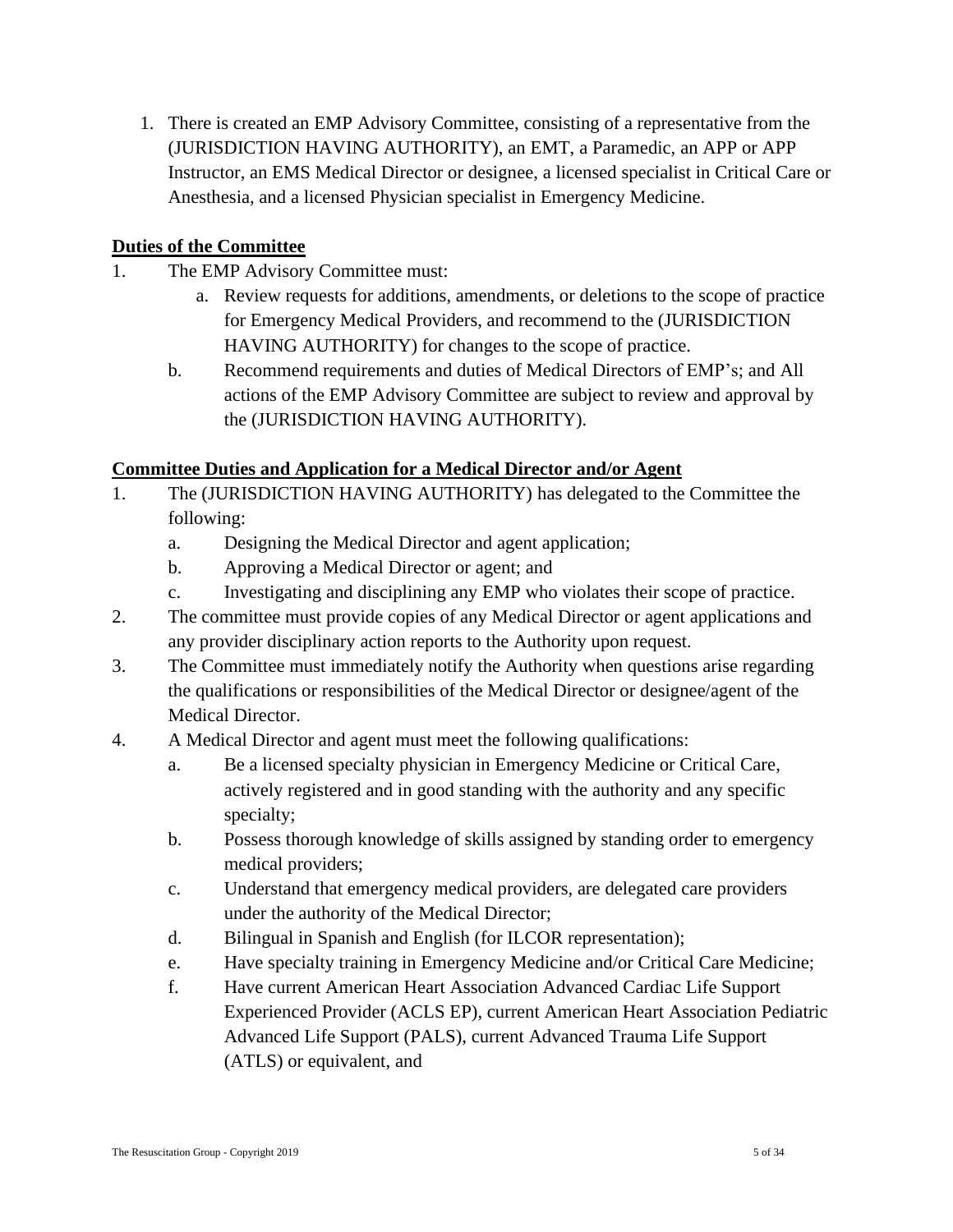- g. Possess thorough knowledge of laws and rules pertaining to emergency medical, physician, and Emergency Medical Providers; and
- h. Have completed one of the following no later than 30 days after beginning the position as a Medical Director:
	- i. Thirty-six months of experience as an EMS Medical Director with an advanced level EMS service;
	- ii. A fellowship as an EMS Physician;
	- iii. Completion of the National Association of EMS Physicians (NAEMSP®) National EMS Medical Directors Course and Practicum®, the Resuscitation Group Medical Director Orientation Course and Internship, or an equivalent course as approved by the Authority;
	- iv. Completion of the Resuscitation Group Medical Director Program.
- 5. A Medical Director must meet ongoing education standards for their specialty.

## **Medical Program Director**

A Medical Director/Medical Program Director is responsible for the following:

- 1. Providing Medical Direction and Clinical Privileging, while overseeing Emergency Medical operations, Emergency Dispatch, Medical Supplies, Medication supply, Quality Assurance, and EMS education.
- 2. Providing Emergency Medical Providers with their privileges to provide patient care, the Medical Director may restrict individual providers practice as he/she sees fit;
- 3. Issuing, reviewing and maintaining standing orders within the scope of practice not to exceed the licensure level of the providers when applicable;
- 4. Explaining standing orders to the EMP's, making sure they are understood and not exceeded;
- 5. Ascertaining that the EMP's under the Medical Director's control are currently licensed and in good standing with the Authority;
- 6. Providing regular review of the emergency medical provider's practice by:
	- a. Direct observation of emergency and critical care performance by riding with personnel; and/or Indirect observation using one or more of the following:
		- i. Direct observation in the resuscitation area of the emergency department;
		- ii. Patient care report review;
		- iii. Transport communication tapes review;
		- iv. Immediate critiques following presentation of reports;
		- v. Demonstration of technical skills; and
		- vi. Post-care patient or receiving physician interviews using questionnaire or direct interview techniques.
	- b. Providing or coordinating formal case reviews for emergency medical providers by thoroughly discussing a case from the time the call was received until the patient was delivered to the hospital. The review should include discussing what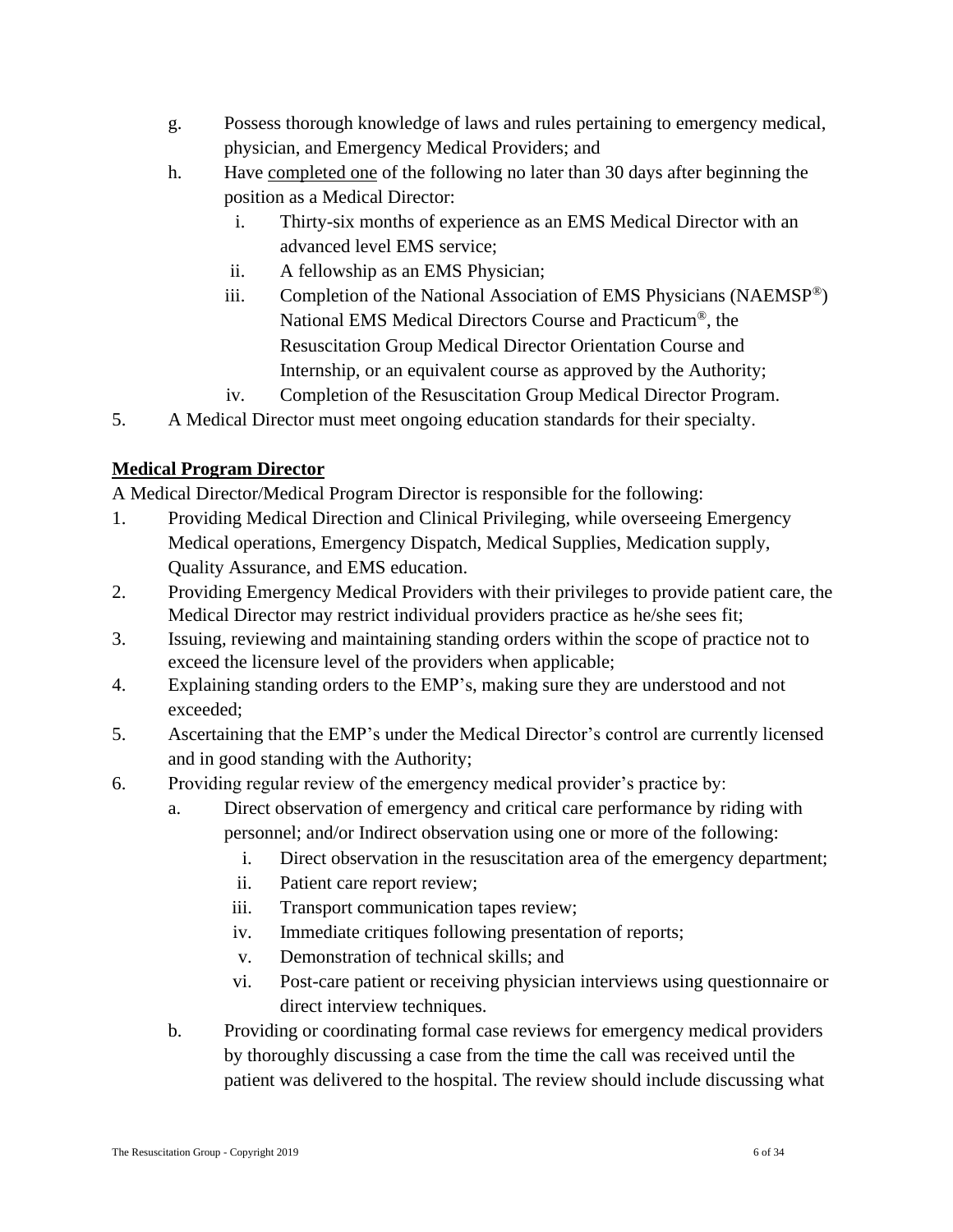the patient condition was, what actions were taken (correct/incorrect), and what improvements could have been made; and

- c. Providing or coordinating continuing education, although the Medical Director is not required to teach all sessions, the Medical Director is responsible for assuring that the sessions are taught by a qualified person.
- 7. The Medical Director may delegate responsibility to his/her agent to provide any or all of the following:
	- a. Explanation of the standing orders to the emergency medical providers and physicians, making sure they are understood, and not exceeded;
	- b. Assurance that the emergency medical providers are currently licensed and in good standing with the Authority;
	- c. Regular review of the emergency medical providers practice by:
		- i. Direct observation of care provided in the resuscitation area of the emergency department; or,
		- ii. Direct observation of emergency care performance by riding with personnel; and
		- iii. Indirect observation using one or more of the following:
		- iv. Patient care report review;
		- v. Prehospital communications tapes review;
		- vi. Immediate critiques following presentation of reports;
		- vii. Demonstration of technical skills; and
		- viii. Post-care patient or receiving physician interviews using questionnaire or direct interview techniques.
	- d. Provide or coordinate continuing education, although the Medical Director or agent is not required to teach all sessions, the Medical Director or agent is responsible for assuring that the sessions are taught by a qualified person.
- 8. Nothing in this rule may limit the number of emergency medical providers and/or general practice physicians that may be supervised by a Medical Director so long as the Medical Director can meet with all Emergency Medical Providers under his/her direction for a minimum of four hours each calendar year in person or via alternative communication device.
- 9. A Medical Director may at any time remove privileges to function as an Emergency Medical Provider or general practice physician under their license and direction from any provider or physician at any time.
- 10. The Medical Director must report in writing to the Committee any action or behavior on the part of the Emergency Medical Provider and/or physician that could be cause for disciplinary action.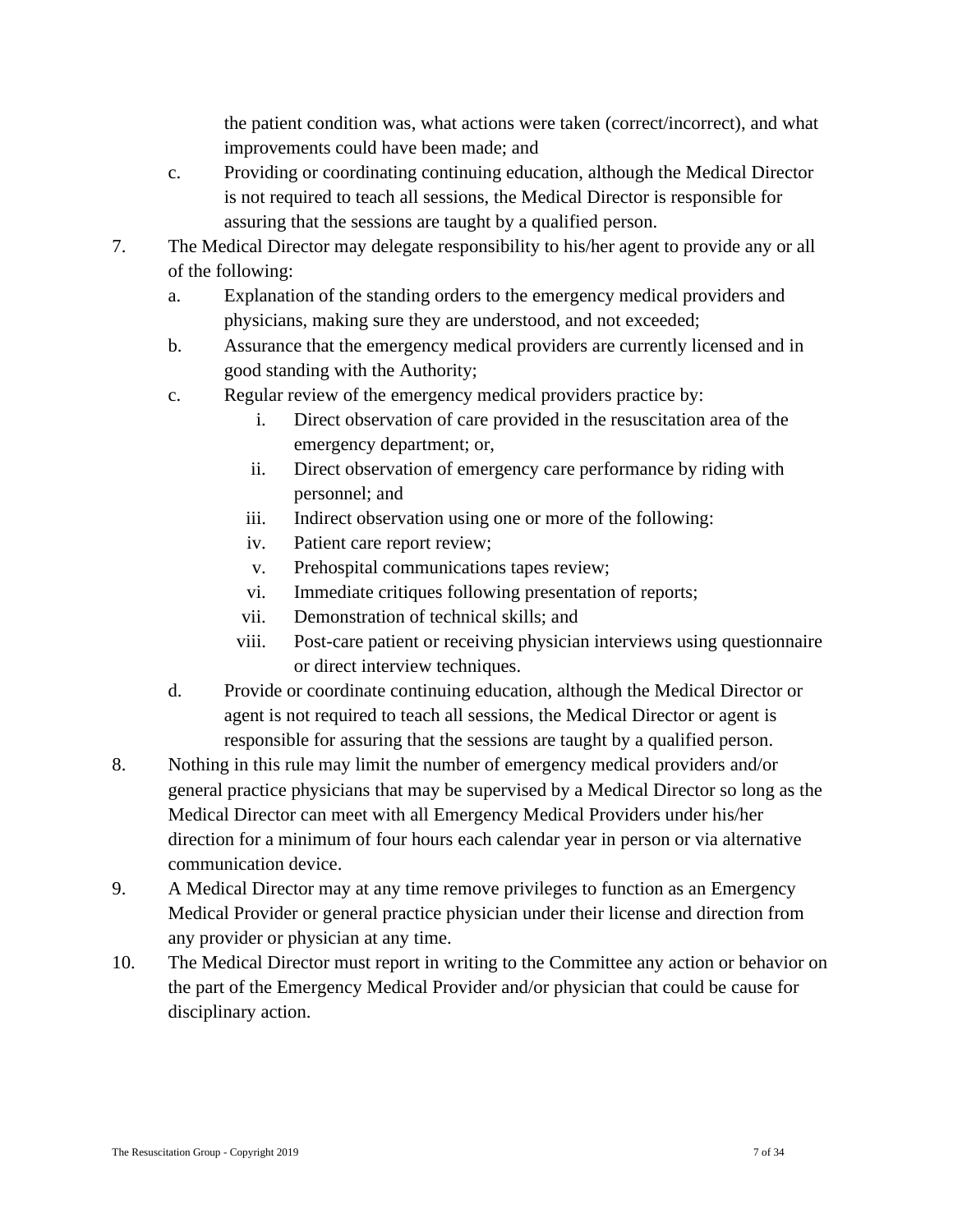## **Emergency Medical Provider Scope of Practice**

- 1. Emergency medical providers may provide critical care, emergency care, and nonemergency care in the course of their employment or volunteer status, and under the direction of a Medical Director, this care is not limited only to "emergency care".
- 2. Emergency Medical Providers may be either paid or volunteer status, but paid staff must be Costa Rican citizens, while volunteers may be non-residents.
- 3. The scope of practice for emergency medical providers is not intended as standing orders or protocols. The scope of practice is the maximum functions which may be assigned to an emergency medical provider by a Committee approved Medical Director to whom they are responsible.
- 4. No EMP may function without a Medical Director.
- 5. A general practice physician may function in the EMS environment, but must qualify as an EMT, AEMT, Paramedic, or APP; and have privileges from the EMS MPD.
- 6. Medical Directors may not assign functions exceeding the scope of practice; however, they may limit the functions within the scope at their discretion.
- 7. Standing orders for an individual emergency medical provider may be requested by the Committee or Authority and must be furnished upon request.
- 8. An emergency medical provider may not function without assigned standing orders issued by a Committee approved Medical Director.
- 9. An emergency medical provider, acting through standing orders or online medical direction, must respect the patient's wishes including life-sustaining treatments.
- 10. Emergency Medical Providers must ask if present, and honor, life-sustaining treatment orders executed by a physician if available. A patient with life-sustaining treatment orders always requires respect, comfort, pain control, and hygienic care.
- 11. Whenever possible, medications should be prepared by the emergency medical provider who will administer the medication to the patient, or use of closed loop communication with the individual preparing said medications.
- 12. An Emergency Medical Responder may perform the following procedures only when the Emergency Medical Responder is part of an agency which has a Committee approved Medical Director who has issued written standing orders to that Emergency Medical Responder authorizing the following:
	- a. Conduct primary and secondary patient examinations;
	- b. Take and record vital signs;
	- c. Utilize noninvasive diagnostic devices in accordance with manufacturer's recommendation;
	- d. Open and maintain an airway by positioning the patient's head;
	- e. Provide external cardiopulmonary resuscitation and obstructed airway care for infants, children, and adults;
	- f. Provide immobilization care for musculoskeletal injuries;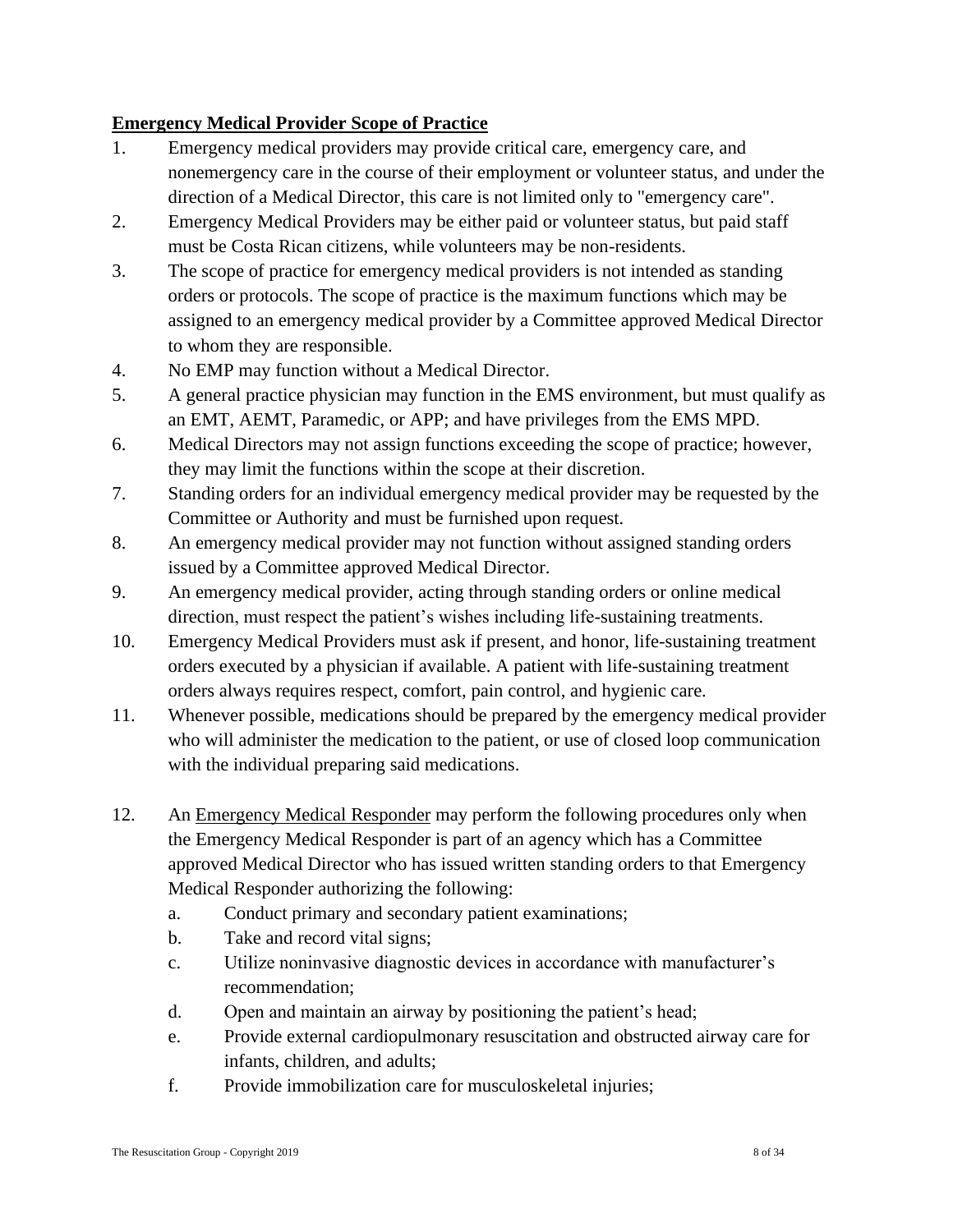- g. Assist with prehospital childbirth; and
- h. Complete a clear and accurate prehospital emergency care report form on all patient contacts and provide a copy of that report to the senior emergency medical services provider with the transporting ambulance.
- i. Administer medical oxygen;
- j. Maintain an open airway through the use of:
	- i. A nasopharyngeal airway device;
	- ii. A noncuffed oropharyngeal airway device;
- k. A pharyngeal suctioning device;
- l. Operate a bag mask ventilation device with reservoir;
- m. Provide care for suspected medical emergencies, including administering liquid oral glucose for hypoglycemia;
- n. Prepare and administer aspirin by mouth for suspected myocardial infarction (MI) in patients with no known history of allergy to aspirin or recent gastrointestinal bleed;
- o. Prepare and administer epinephrine by automatic injection device for anaphylaxis; and
- p. Perform cardiac defibrillation with an automatic or semi-automatic defibrillator, only when the Emergency Medical Responder:
	- i. Has successfully completed an Authority-approved course of instruction in the use of the automatic or semi-automatic defibrillator; and
	- ii. Complies with the periodic requalification requirements for automatic or semi-automatic defibrillator as established by the Authority.
- 13. An Emergency Medical Technician (EMT) may, under the direction of a Committee approved Medical Director:
	- a. Perform all procedures that an Emergency Medical Responder may perform;
	- b. Ventilate with a non-invasive positive pressure delivery device;
	- c. Insert an uncuffed pharyngeal airway device in the practice of airway maintenance. An uncuffed pharyngeal airway device is:
		- i. A single lumen airway device designed for blind insertion into the esophagus providing airway protection where the device prevents gastric contents from entering the trachea space.
	- d. Perform tracheobronchial tube suctioning on the endotracheal intubated patient;
	- e. Obtain a capillary blood specimen for blood glucose monitoring;
	- f. Prepare and administer epinephrine by automatic injection device for anaphylaxis;
	- g. Prepare and administer nebulized bronchodilator agents for known asthmatic and chronic obstructive pulmonary disease (COPD) patients suffering from suspected bronchospasm.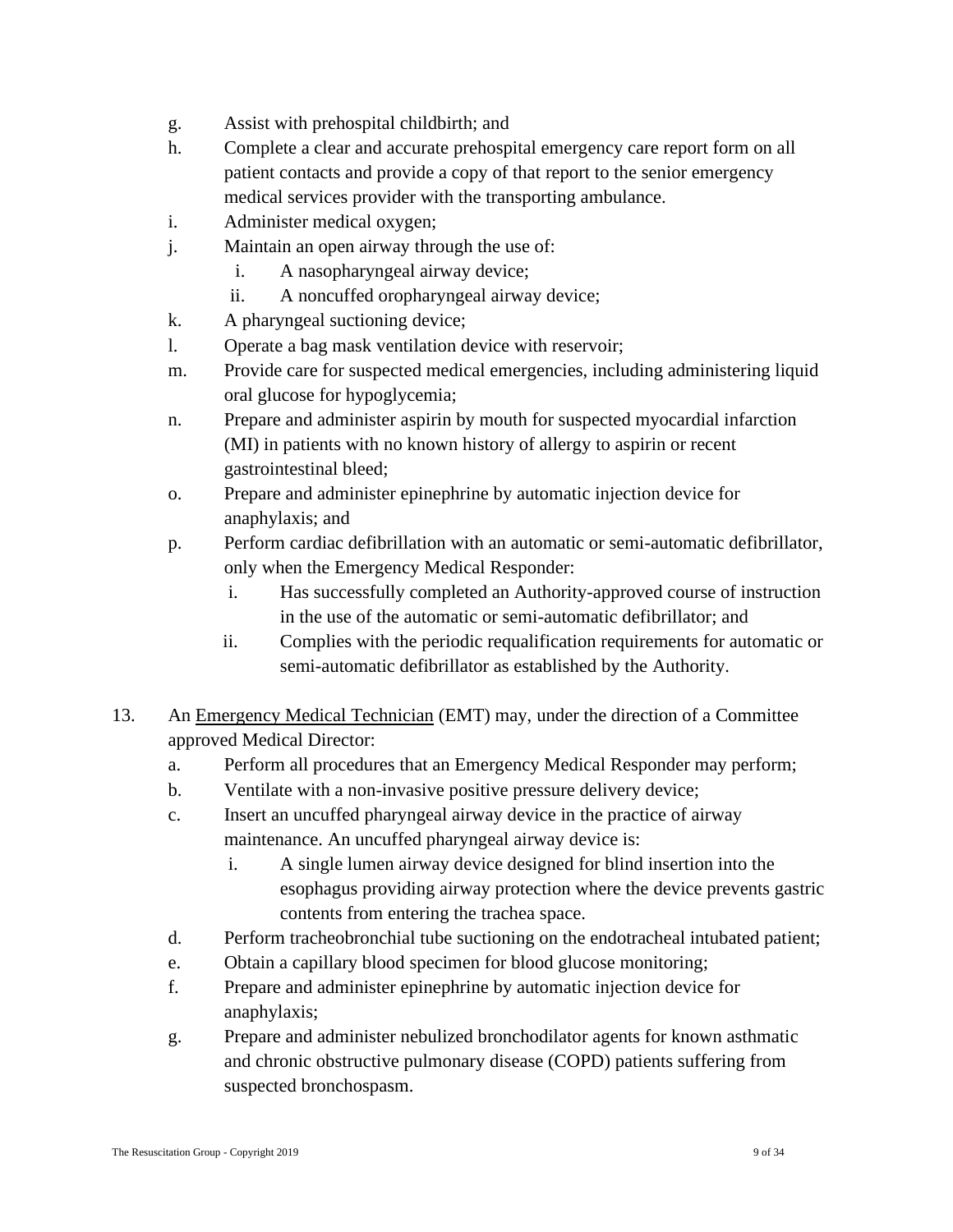- h. Perform cardiac defibrillation with an automatic or semi-automatic defibrillator;
- i. Transport stable patients with saline locks, urinary catheters, or in-dwelling vascular devices;
- j. Assist the on-scene Advanced EMT, Paramedic, or Advanced Practice Paramedic by:
	- i. Assembling and priming IV fluid administration sets; and
	- ii. Opening, assembling and uncapping preloaded medication syringes and vials;
	- iii. Prepare other ALS equipment for use by the AEMT, Paramedic, or Advanced Practice Paramedic
- k. Perform other emergency tasks as requested if under the direct visual supervision of a physician and then only under the order of that physician;
- l. Complete a clear and accurate prehospital emergency care report form on all patient contacts;
- m. Prepare and administer the following medications under specific written protocols authorized by the Medical Director or direct orders from a licensed consultant physician:
	- i. Anti-inflammatory: Aspirin PO, Ibuprofen PO
	- ii. Anaphylaxis: epinephrine IM
	- iii. Antidotes: Naloxone hydrochloride IN
	- iv. Antihypoglycemic: Glucose gel PO and Glucagon IM;
	- v. Antipyretics: Acetaminophen PO
	- vi. Vasodilators: nitroglycerine PO
	- vii. Nebulized bronchodilators: as determined by Medical Director
	- viii. Non-opioid Oral or Inhaled Analgesics for acute pain as determined by Medical Director
- n. In the event of a declared Mass Casualty Incident (MCI) as defined in the local Mass Casualty Incident plan, monitor patients who have isotonic intravenous fluids flowing.
- 14. An Advanced Emergency Medical Technician (AEMT) may, under the direction of a Committee approved Medical Director:
	- a. Perform all procedures that an EMT may perform;
	- b. Initiate peripheral intravenous (IV) lines in unconscious patients;
	- c. Maintain peripheral intravenous (IV) lines;
	- d. Initiate saline or similar locks;
	- e. Draw peripheral blood specimens;
	- f. Insert an uncuffed pharyngeal airway device in the practice of airway maintenance. A cuffed pharyngeal airway device is: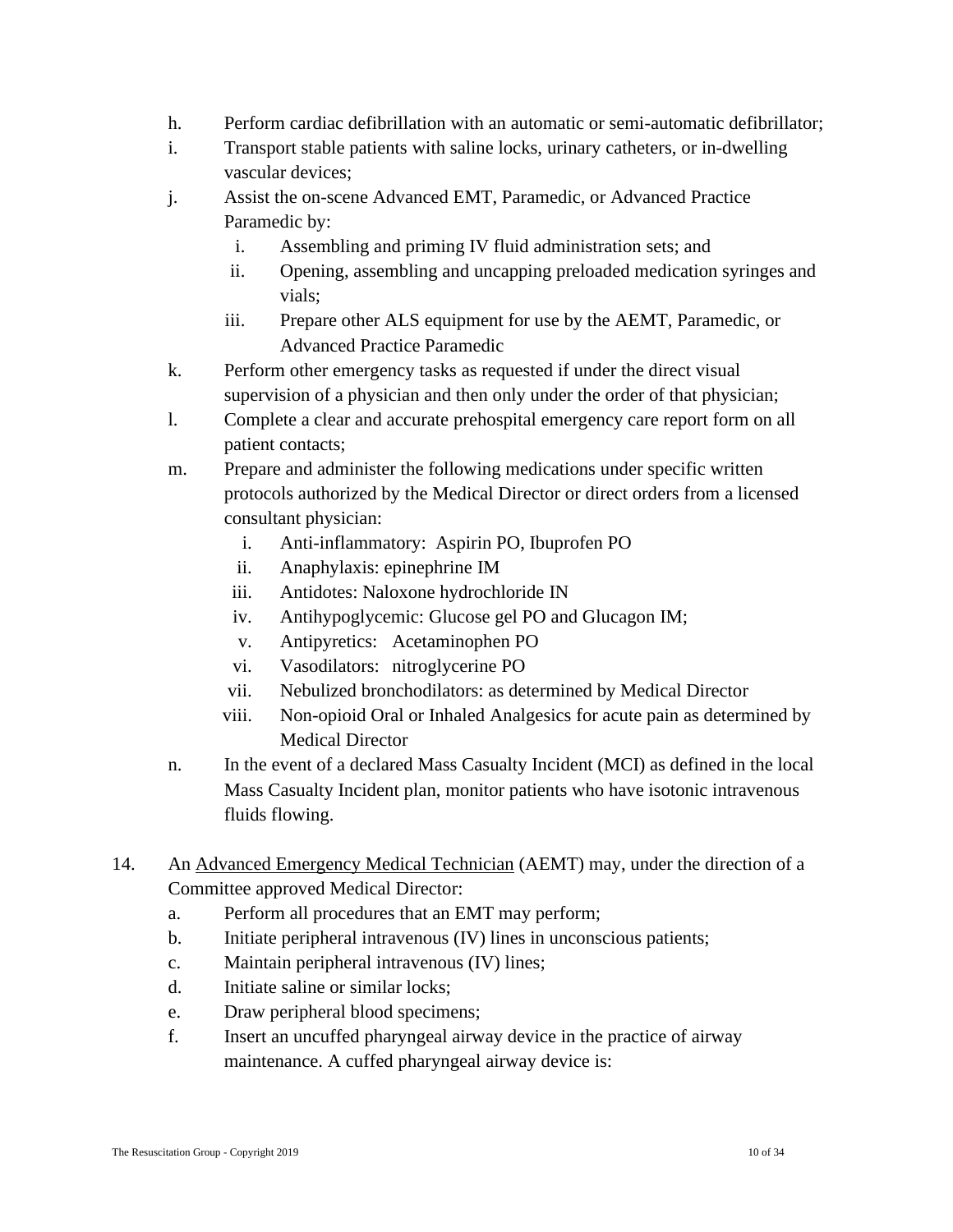- i. A single lumen airway device designed for blind insertion into the esophagus providing airway protection where the cuffed tube prevents gastric contents from entering the pharyngeal space; or
- ii. A multi-lumen airway device designed to function either as the single lumen device when placed in the esophagus, or by insertion into the trachea where the distal cuff creates an endotracheal seal around the ventilatory tube preventing aspiration of gastric contents.
- g. Perform tracheobronchial suctioning of an already intubated patient; and
- h. Prepare and administer the following medications under specific written protocols authorized by the Medical Director or direct orders from a licensed consultant physician:
	- i. Physiologic isotonic crystalloid solution IV or IO
	- ii. Anaphylaxis: epinephrine IM
	- iii. Antidotes: Naloxone hydrochloride SL, IM, or IV
	- iv. Antihypoglycemics: Hypertonic glucose IV;
	- v. Catecholamine: Epinephrine 1:1000 and Epinephrine 1:10,000 IM or IV
	- vi. Parasympathetic Blocker: Atropine IV
	- vii. Nebulized bronchodilators: as determined by the Medical Director
	- viii. Non-Opioid Analgesics for acute pain as determined by their Medical **Director**
- i. Prepare and administer immunizations in the event of an outbreak or epidemic as declared by the Chief Public Health Officer or designated public health officer, as part of an emergency immunization program, under the Medical Director's standing order;
- j. Prepare and administer immunizations for seasonal and pandemic influenza vaccinations according to the Chief Public Health Officer's recommended immunization guidelines as directed by the agency's Medical Director's standing order;
- k. Distribute medications at the direction of the Medical Director as a component of a mass distribution effort;
- l. Maintain during transport any intravenous medication infusions or other procedures which were initiated in a medical facility, if clear and understandable written instructions for such maintenance have been provided by the physician at the sending medical facility;
- m. Perform electrocardiographic rhythm interpretation of ventricular fibrillation, ventricular tachycardia, pulseless electrical activity, and asystole; and
- n. Perform cardiac defibrillation with a manual defibrillator.
- 15. A Paramedic may, under the direction of a Committee approved Medical Director:
	- a. Perform all procedures that an Advanced EMT may perform;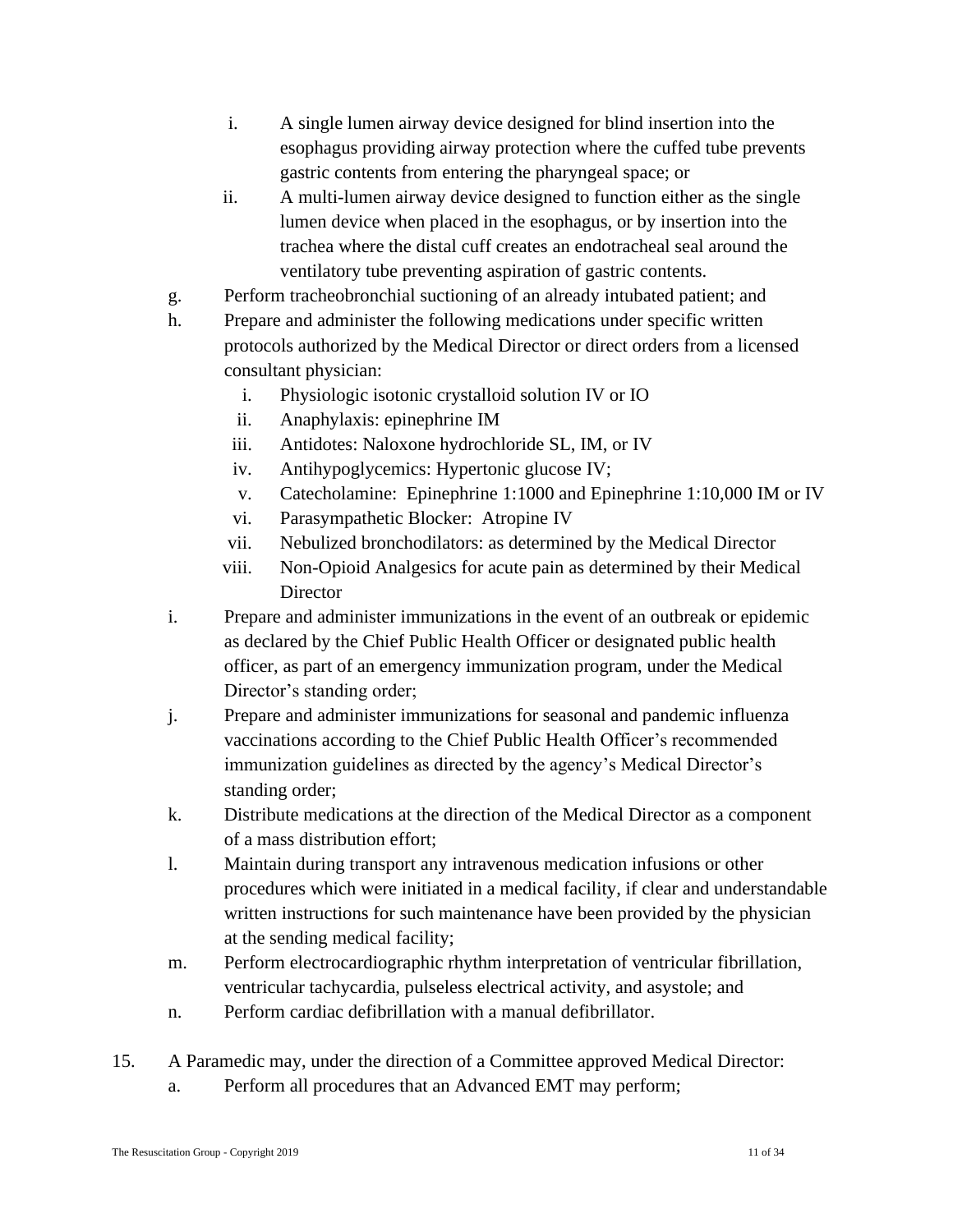- b. Initiate the following airway management techniques:
	- i. Endotracheal intubation without rapid sequence induction;
	- ii. Needle Cricothyrotomy; and
	- iii. Transtracheal jet insufflation;
- c. Initiate intraosseous needle placement and maintain an intraosseous infusion;
- d. Provide advanced life support in the resuscitation of patients in cardiac arrest;
- e. Perform emergency cardioversion;
- f. Perform external transcutaneous pacing of bradycardia;
- g. Perform electrocardiographic interpretation;
- h. Initiate needle thoracostomy;
- i. Access indwelling catheters and implanted central IV ports for fluid and medication administration;
- j. Prepare and administer routine or emergency immunizations and tuberculosis skin testing, as part of an EMS Agency's occupational health program, to the EMS agency personnel, under the Medical Director's standing order;
- k. Prepare and initiate or administer any medications under specific written protocols authorized by the Medical Director, or direct orders from a licensed transferring physician.
- 16. An Advanced Practice Paramedic (APP) may, under the direction of a Committee approved Medical Director:
	- a. Perform all procedures that a Paramedic may perform;
	- b. Initiate, manage, and utilize an orogastric or nasogastric tube;
	- c. Initiate, manage, and utilize a mechanical ventilator;
	- d. Initiate, manage, and utilize the following airway management techniques:
		- i. Endotracheal intubation, via oral or nasal route, with the use of sedative and paralytic agents;
		- ii. Video laryngoscopy or bronchoscopy;
		- iii. Surgical Cricothyrotomy; and
		- iv. Other airway management techniques as identified by the Medical Program Director
	- e. Initiate, manage, and utilize simple (open) technique thoracostomy for tension pneumothorax, tension hemothorax, or pneumohemothorax;
	- f. Initiate, manage, and utilize chest tube thoracostomy;
	- g. Initiate, manage, and utilize chest drains;
	- h. Initiate, manage, or utilize all forms of vascular access;
	- i. With ultrasound guidance, place central vascular access or deep vein cannulation;
	- j. With ultrasound guidance, perform needle pericardiocentesis;
	- k. Perform normal and high-risk childbirth;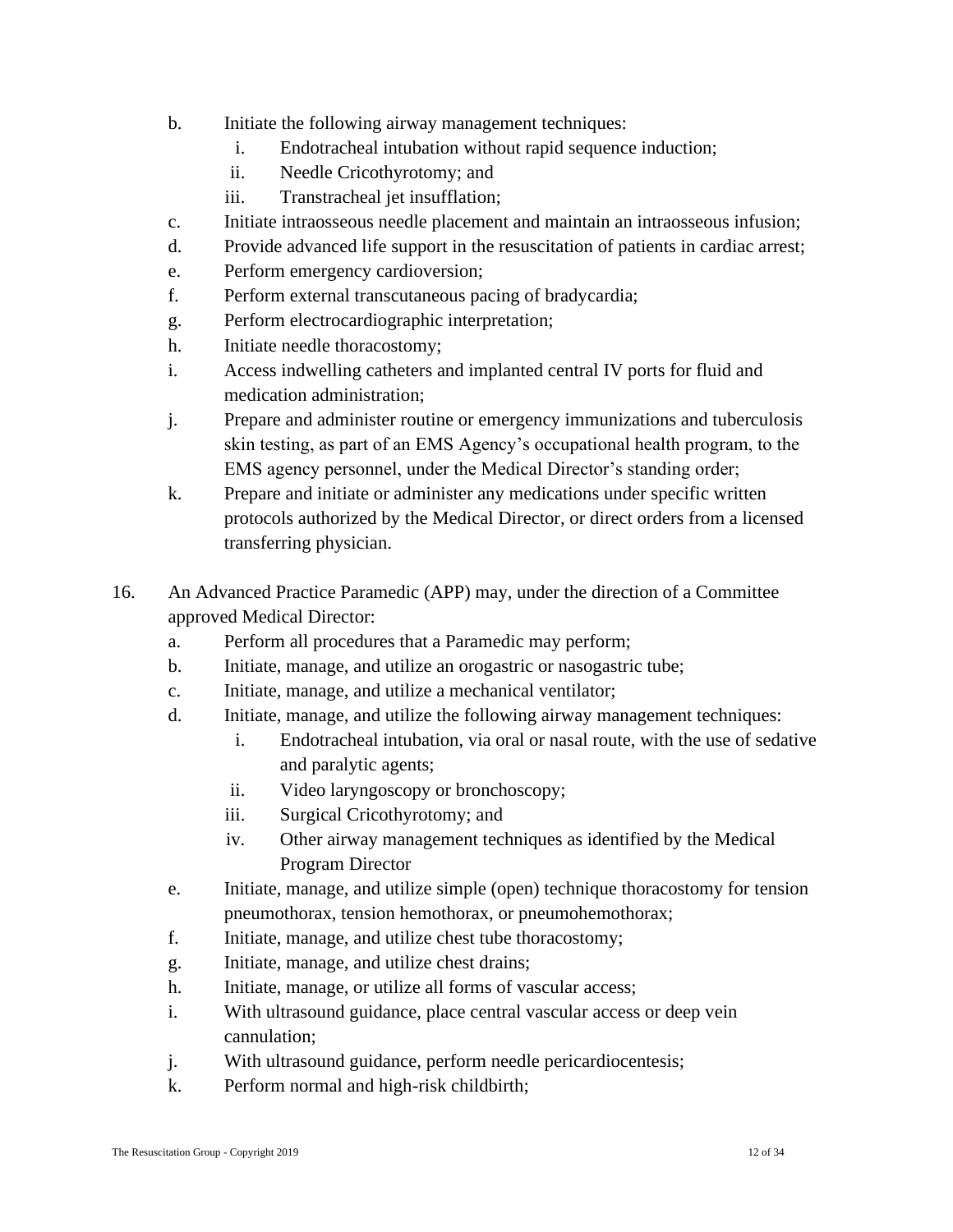- l. Perform bimanual massage in life threatening postpartum hemorrhage;
- m. Perform ultrasound guided nerve block;
- n. Perform needle or surgical incision and drainage of fluid filled oral or subcutaneous masses;
- o. Initiate placement of, and maintain, a urinary catheter;
- p. Prepare, initiate, and/or administer any medications or blood products by any means, under specific written protocols authorized by the Medical Director, or direct orders from a licensed transferring physician.
- q. Prepare, initiate, perform, and/or interpret any diagnostic test or utilize any diagnostic device under specific written authorized by the Medical Director, or direct orders from a licensed transferring physician;
- r. May carry out other tasks and procedures as authorized by the Medical Director or direct orders from a licensed transferring physician; and
- s. Be unrestricted as to the environment of practice or function, may serve as a physician extender for an authorized Medical Director in EMS, aeromedical, rescue, underserved or under staffed hospital emergency departments, and critical care areas.

## **CHAPTER 2 - EMERGENCY MEDICAL PROVIDERS**

## **Definitions – Part 2**

- 1. "Ambulance Service" means any person, governmental unit, corporation, partnership, sole proprietorship, or other entity that operates ground, air, or marine vessel ambulances and holds itself out as providing emergency medical care or medical transportation to sick, injured or disabled persons.
- 2. "Business day" means Monday through Friday when the Authority is open for business, excluding holidays.
- 3. "Candidate" means an applicant that has completed training in an emergency medical services provider course and has not yet been licensed by the Authority.
- 4. "Clinical Experience (Clinical)" means those hours of the curriculum that synthesize cognitive and psychomotor skills and are performed under a preceptor.
- 5. "Critical Care Transport" means any person, governmental unit, corporation, partnership, sole proprietorship, or other entity that operates ground, air, or marine vessel ambulances and holds itself out as providing critical care, emergency medical care, and medical transportation to sick, injured or disabled persons.
- 6. "Continuing Education" means education required as a condition of licensure to maintain the skills necessary for the provision of competent emergency medical care. Continuing education does not include attending EMS related business meetings, EMS exhibits or trade shows.
- 7. "Didactic Instruction" means the delivery of primarily cognitive material through lecture, video, discussion, and simulation by program faculty.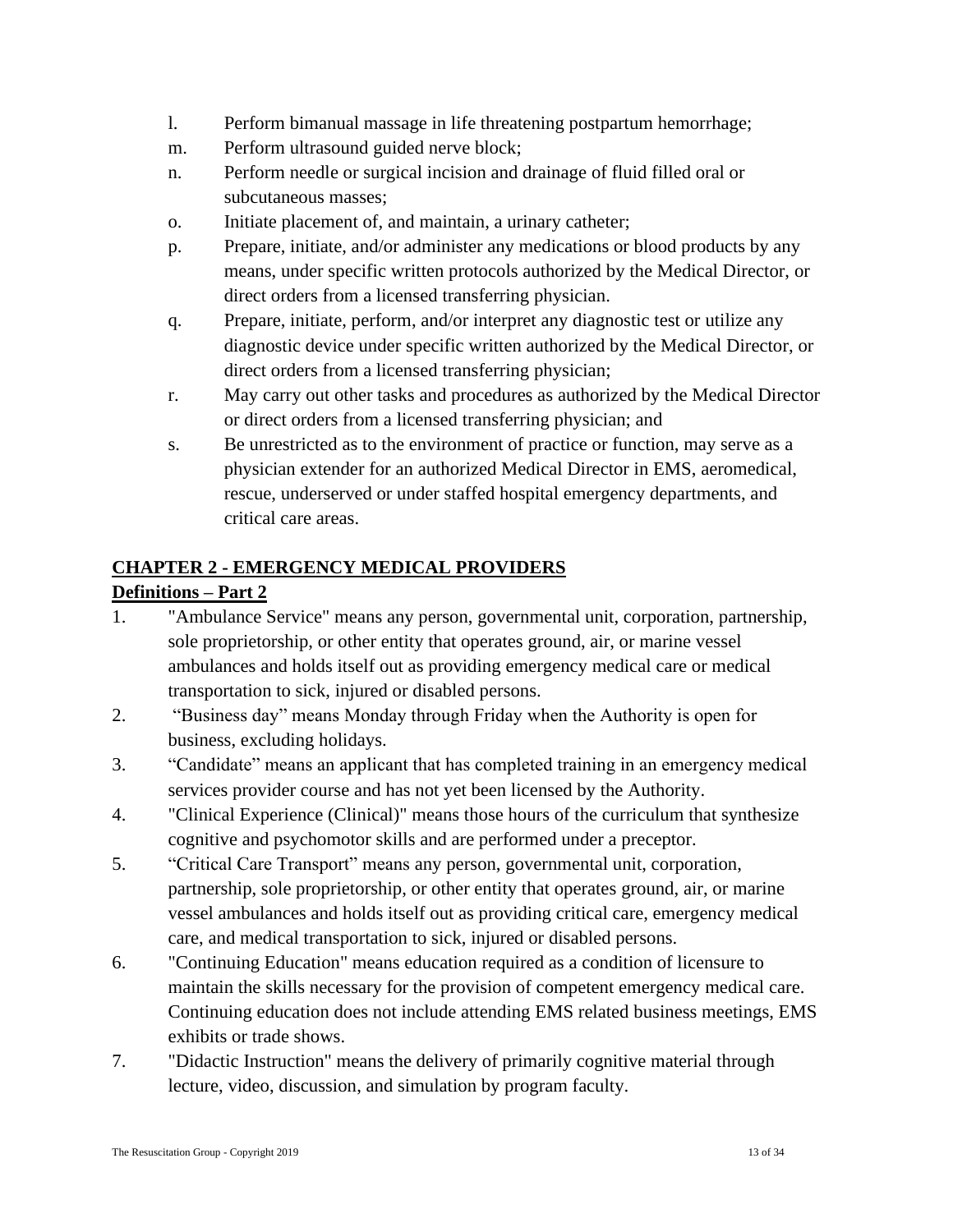- 8. "Direct Medical Oversight" means real-time direct communication by a licensed physician who is providing direction to an emergency medical provider during a patient encounter.
- 9. "Direct Visual Supervision" means that a person qualified to supervise patient care is at the patient's side to monitor the emergency medical provider in training.
- 10. "EMS" means Emergency Medical Services.
- 11. "EMS Medical Director" has the same meaning as "Medical Director".
- 12. "Emergency Medical Services (EMS) Agency" means any person, partnership, corporation, governmental agency or unit, sole proprietorship or other entity that utilizes Emergency Medical Providers to provide prehospital emergency or nonemergency care. An emergency medical services agency may be either an ambulance service or a non-transporting service.
- 13. "Emergency Medical Services Provider (EMS Provider)" means a person who has received formal training in prehospital and emergency care and is licensed as an EMR, EMT, AEMT, PM, or APP to attend to any ill, injured or disabled person. Police officers, fire fighters, funeral home employees and other personnel serving in a dual capacity, one of which meets the definition of "emergency medical services provider" are "Emergency Medical Providers" within the meaning of this chapter.
- 14. "Exam Evaluator" is a person who attends a practical examination and who objectively observes and records each student's performance consistent with the standards of the National Registry of EMTs.
- 15. "FTEP" means Field Training and Evaluation Program
- 16. "FTO" means Field Training Officer, may function as a "preceptor"
- 17. "Instructor" means a person who has completed USDOT or International Equivalent Instructor Certification for the level they intend to instruct at in educational programs.
- 18. "Key party" means immediate family members and others who would be reasonably expected to play a significant role in the health care decisions of the patient or client and includes, but is not limited to, the spouse, domestic partner, sibling, parent, child, guardian and person authorized to make health care decisions of the patient or client.
- 19. "Licensing Officer" is a person who is responsible for conducting an Emergency Medical Technician (EMT) or Advanced EMT (AEMT) practical examination in a manner consistent with the standards of the National Registry for EMTs or Global Emergency Medical Registry (GEMR) and the Authority.
- 20. "Nonemergency care" means the performance of acts or procedures on a patient who is not expected to die, become permanently disabled or suffer permanent harm within the next 24 hours, including but not limited to observation, care and counsel of a patient and the administration of medications prescribed by a physician licensed in accordance with this section, insofar as any of these acts are based upon knowledge and application of the principles of biological, physical and social science and are performed in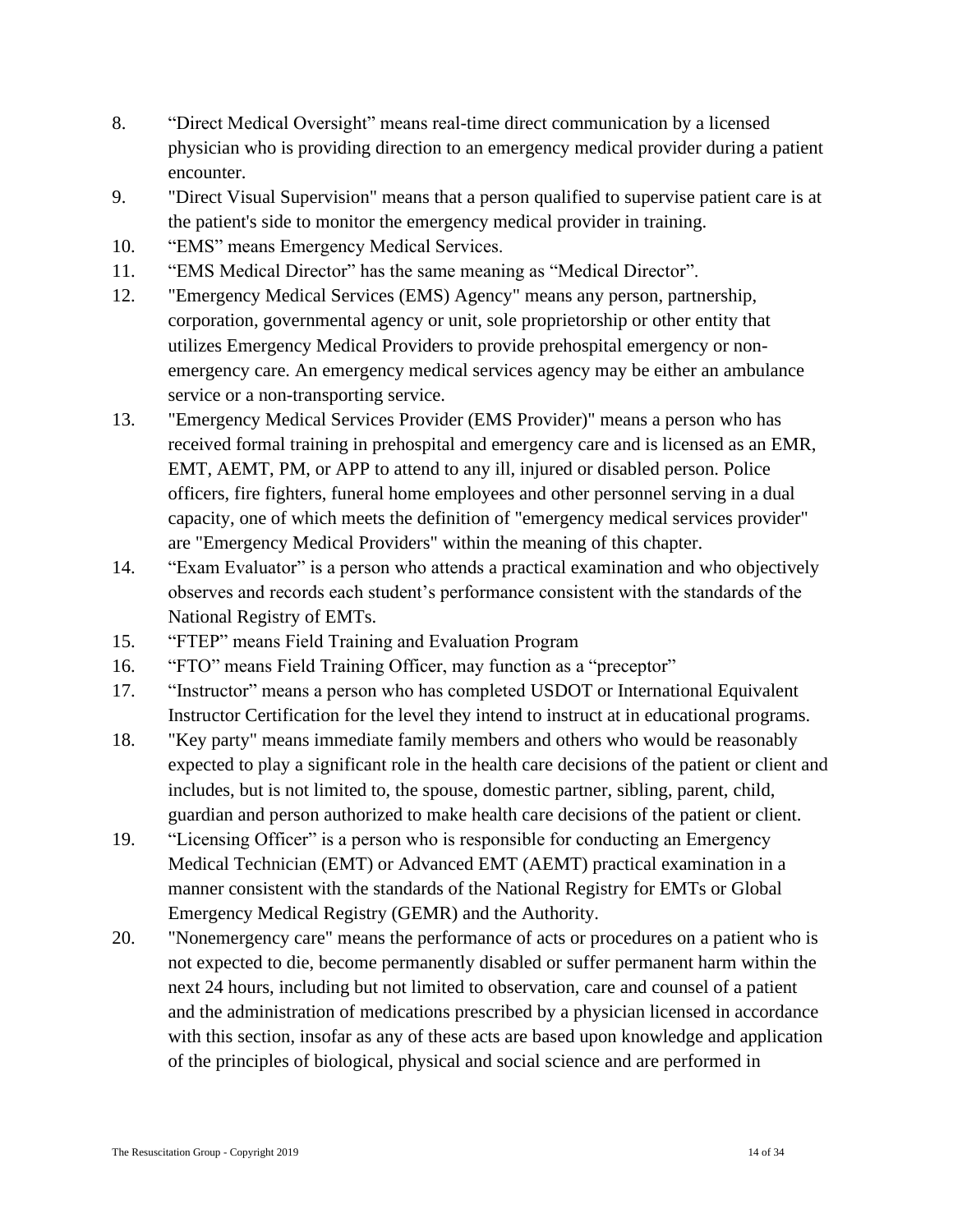accordance with scope of practice rules adopted by the Authority in the course of providing emergency care

- 21. "Patient" means a person who is ill or injured or who has a disability and/or receives emergency or critical care.
- 22. "Person" means any individual, corporation, association, firm, partnership, joint stock company, group of individuals acting together for a common purpose, or organization of any kind and includes any receiver, trustee, assignee, or other similar representatives thereof.
- 23. "Prehospital Care" means that care rendered by an EMP as an incident of the operation of an ambulance and that care rendered by an EMP as an incident of other public or private safety duties, and includes, but is not limited to "emergency care".
- 24. "Preceptor" means a person certified approved by an accredited teaching institution and appointed by the EMS or Emergency Care agency, who supervises and evaluates the performance of a provider student during the clinical and field internship phases of a provider course. A preceptor must be a licensed physician or emergency medical provider with at least two years field experience in good standing at or above the level for which the student is in training.
- 25. "Protocols" has the same meaning as standing orders.
- 26. "Reciprocity" means the manner in which a person may obtain emergency medical provider licensure when that person is licensed in another country and/or certified with the National Registry of EMT's.
- 27. "Scope of Practice" means the maximum level of emergency and nonemergency care that an emergency medical services provider may provide.
- 28. "Skills Lab" means those hours of the curriculum that provides the student with the opportunity to develop the skills for the level of training obtained.
- 29. "Successful completion" means having attended 90 percent of the didactic and skills instruction hours (or makeup sessions) and 100 percent of the clinical and field internship hours, and completing all required clinical and internship skills and procedures and meeting or exceeding the academic standards for those skills and procedures.
- 30. "Standing Orders" means the written detailed procedures for critical care, medical emergencies, trauma emergencies, and nonemergency care to be performed by an emergency medical services provider issued by the Medical Director commensurate with the scope of practice and level of licensure of the emergency medical services provider.
- 31. "Medical Director" means a person licensed as a specialty physician in Emergency Medicine or Critical Care Medicine, actively registered and in good standing with the authority, who provides direction of, and is ultimately responsible for critical, emergency, and nonemergency care rendered by Emergency Medical Providers as specified in these rules. The Medical Director is also ultimately responsible for the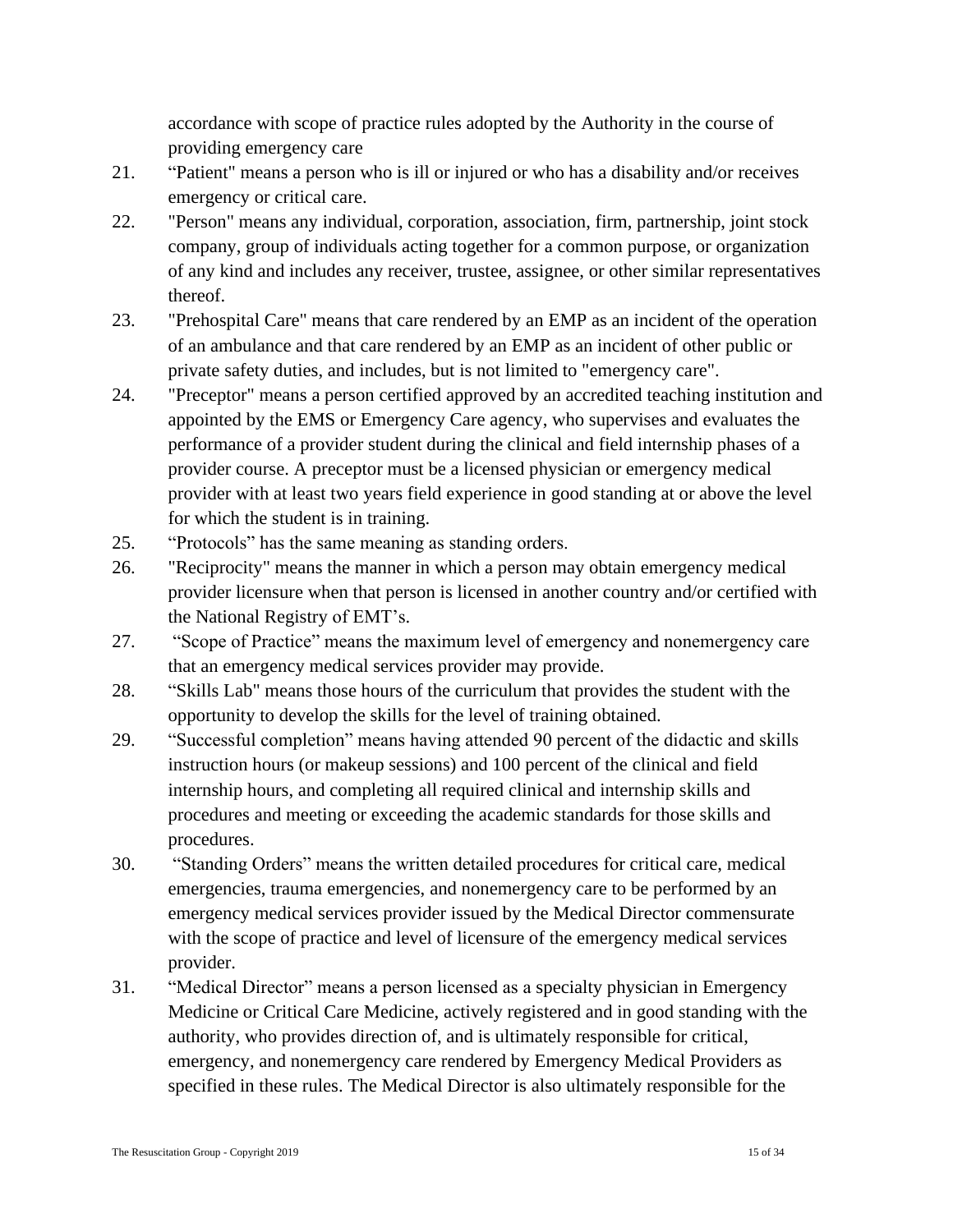agent designated by the Medical Director to provide direction of the medical services of the emergency medical services provider as specified in these rules.

- 32. "Teaching Institution" means a hospital, private or public vocational school, two-year college, and/or a four-year degree granting college/university that is designated by the Authority.
- 33. "Unprofessional Conduct" has the meaning given that term in Chapter 3 of these regulations.
- 34. "Volunteer" means a person who is not compensated for their time spend providing care while on an ambulance or rescue service, but who may receive reimbursement for personal expenses or travel incurred.

## **Application for Approval of EMT, AEMT, and Paramedic Courses**

- 1. The Committee is responsible for approving EMT, AEMT, and Paramedic courses.
- 2. EMT, AEMT, and Paramedic courses must be offered by a teaching institution accredited by the Authority or GEMR.
- 3. Notwithstanding section (2) of this rule, the Authority may allow an EMS agency or hospital to conduct a course if there is no training available at a teaching institution in the area of the service provider.
- 4. EMT, AEMT, and Paramedic courses must meet the requirements prescribed by the Authority in this chapter.
- 5. EMT, AEMT, and Paramedic courses must be taught by instructors that meet the requirements of this chapter.
- 6. A teaching institution described in section (2) of this rule or a service or hospital approved by the Authority under section (3) of this rule must submit an application to the Committee on a form prescribed by the Authority that includes all the information necessary to determine whether the course meets the Authority's standards.
- 7. The Committee will return an application that is incomplete to the applicant.
- 8. The Committee will inform an applicant in writing whether the application has been denied or approved.
- 9. No teaching institution shall conduct an EMT, AEMT, or Paramedic course until the Committee has approved the course.
- 10. The Authority may deny or revoke the approval to conduct an EMT, AEMT, or Paramedic course in accordance with Chapter 1.

## **Application for Approval of Advanced Practice Paramedic (APP) Courses**

- 1. The Committee is responsible for approving Advanced Practice Paramedic courses.
- 2. Advanced Practice Paramedic (or Advanced Paramedic) courses must be offered by:
	- a. A teaching program meeting the requirements of this section within the Authority and following the Global Emergency Medical Registry (GEMR) guidelines.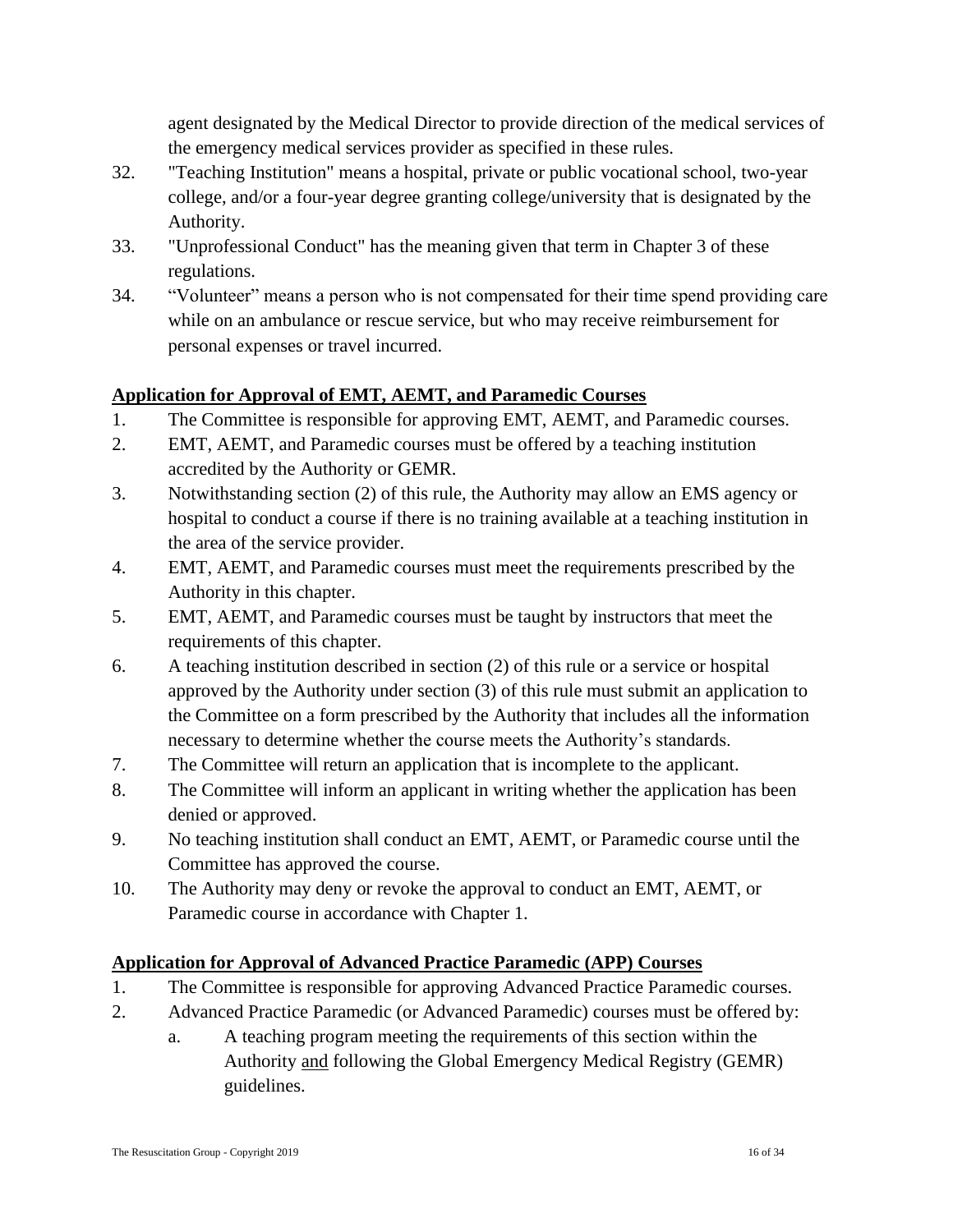- 3. Notwithstanding section (2) of this rule, the Committee may allow an agency or hospital to conduct a course if there is no training available at a teaching institution in the area of the service provider, so long as the instructors follow the Global Emergency Medical Registry (GEMR) guidelines.
- 4. Advanced Practice Paramedic courses must meet the requirements prescribed by the Authority in this chapter and follow the Global Emergency Medical Registry (GEMR) guidelines.
- 5. Advanced Practice Paramedic courses must be taught by instructors that meet the requirements of this chapter.
- 6. A teaching institution described in section (2) of this rule or a service or hospital approved by the Committee under section (3) of this rule must submit an application to the Committee in a form prescribed by the Authority that includes all the information necessary to determine whether the course meets the Authority's standards.
- 7. The Committee will return an application that is incomplete to the applicant.
- 8. The Committee will inform an applicant in writing whether the application has been denied or approved.
- 9. No teaching institution shall conduct an Advanced Practice Paramedic course until the Committee has approved the course.

## **Requirements for Conducting Emergency Medical Responder Courses**

- 1. An ambulance service or any other entity may conduct EMR courses that meet the requirements of this chapter.
- 2. An entity that wants to conduct an EMR course must submit an application to the Committee on a form prescribed by the Authority that includes all the information necessary to determine whether the course meets the Authority's standards and whether the course director meets the requirements in Chapter 1
- 3. The Committee shall return an application that is incomplete to the applicant.
- 4. No entity shall conduct an EMR course until the Committee has approved the course.
- 5. The Authority may deny or revoke the approval to conduct an EMR course in accordance with its authority.

## **Emergency Medical Provider Course Requirements**

- 1. All EMS provider courses must have a medical director; the EMS medical director must meet the qualifications of a Medical Director as defined in chapter 1 of this rule.
- 2. All EMS provider courses must have a course director as defined in chapter 1 of this rule.
- 3. A teaching institution conducting EMT, advanced EMT, or Paramedic courses must have program faculty consisting of a designated program director, course medical director, course directors, and may have guest instructors. The number of persons carrying out the responsibilities of conducting an EMT, AEMT, or Paramedic course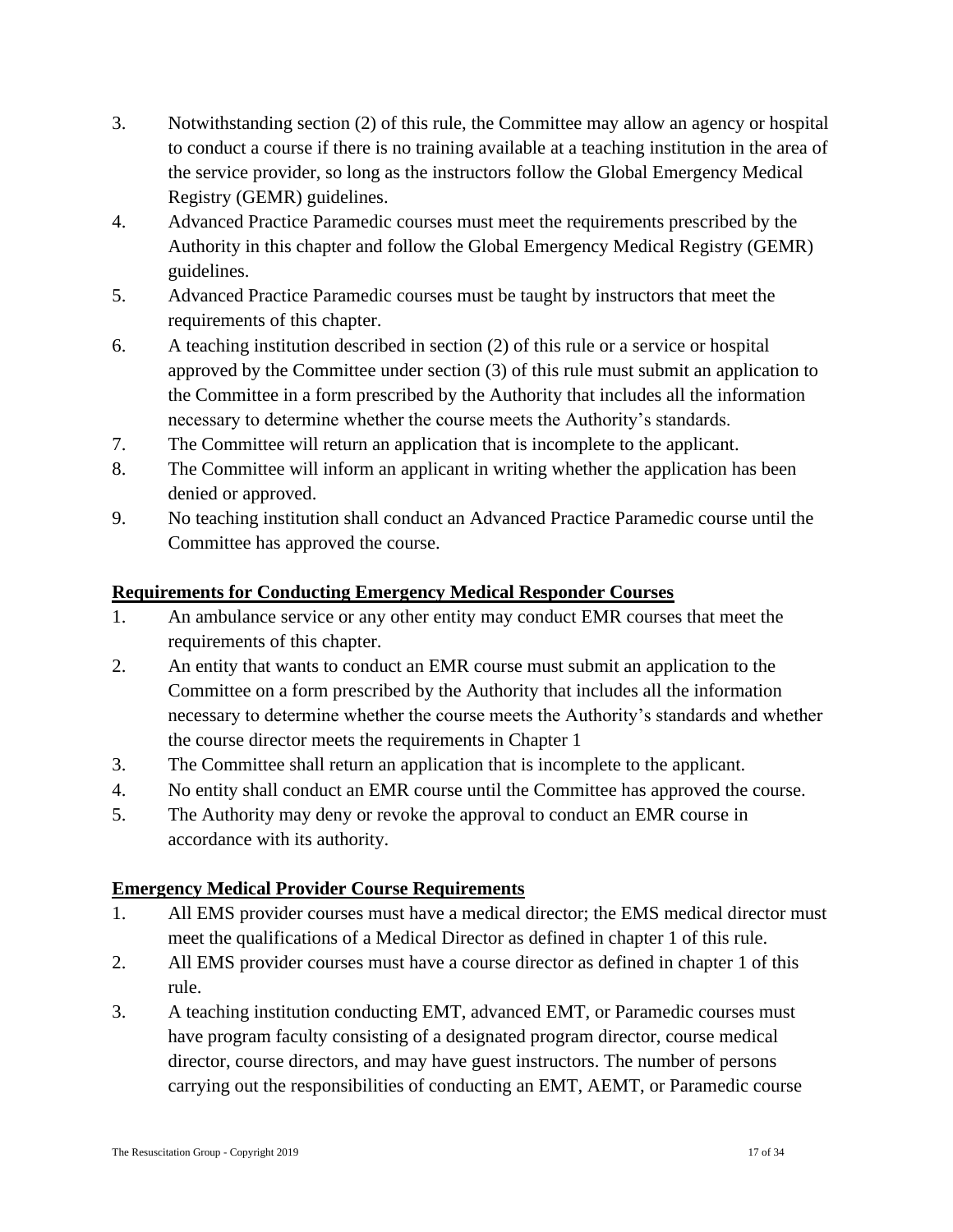may vary from program to program. One person, if qualified, may serve in multiple roles.

- 4. *An EMR course must include*:
	- a. A curriculum that meets or exceeds the U.S. National Emergency Medical Services Education Standards published by the National Highway Traffic Safety Administration, January 2009 (DOT HS 811 077B);
	- b. Didactic and skills instruction; and
	- c. A practical and cognitive examination.
- 5. *An EMT course must include*:
	- a. A curriculum that meets or exceeds the U.S. National Emergency Medical Services Education Standards published by the National Highway Traffic Safety Administration, January 2009 (DOT HS 811 077C);
	- b. Didactic and skills instruction;
	- c. Clinical education of at least eight hours in a hospital or acute care department or other appropriate clinical or acute care medical facility where the skills within an EMT scope of practice are performed under the supervision of a preceptor; and
	- d. Prehospital experience of at least 40 hours under the supervision of an EMT or above where the skills within an EMT scope of practice are performed.
- 6. *An Advanced EMT course must include*:
	- a. A curriculum that meets or exceeds the U.S. National Emergency Medical Services Education Standards published by the National Highway Traffic Safety Administration, January 2009 (DOT HS 811 077D);
	- b. Didactic and skills instruction;
	- c. A minimum of 50 hours of clinical experiential education in an emergency department setting where skills within the AEMT scope of practice are performed under the supervision of a preceptor;
	- d. A minimum of 80 hours of clinical experiential education in a hospital inpatient setting where skills within the AEMT scope of practice are performed, as well as long term patient care and management are performed, under the supervision of a preceptor; and
	- e. A field internship of at least 100 hours, that is described in this chapter.
- 7. *A Paramedic course must include*:
	- a. Paramedic curriculum that meets or exceeds the U.S. National Emergency Medical Services Education Standards published by the National Highway Traffic Safety Administration, January 2009 (DOT HS 811 077E), and most new current edition of those standards;
	- b. Didactic and skills instruction;
	- c. A minimum of 800 hours of clinical experiential education in hospital and/or clinical setting where skills within the Paramedic scope of practice are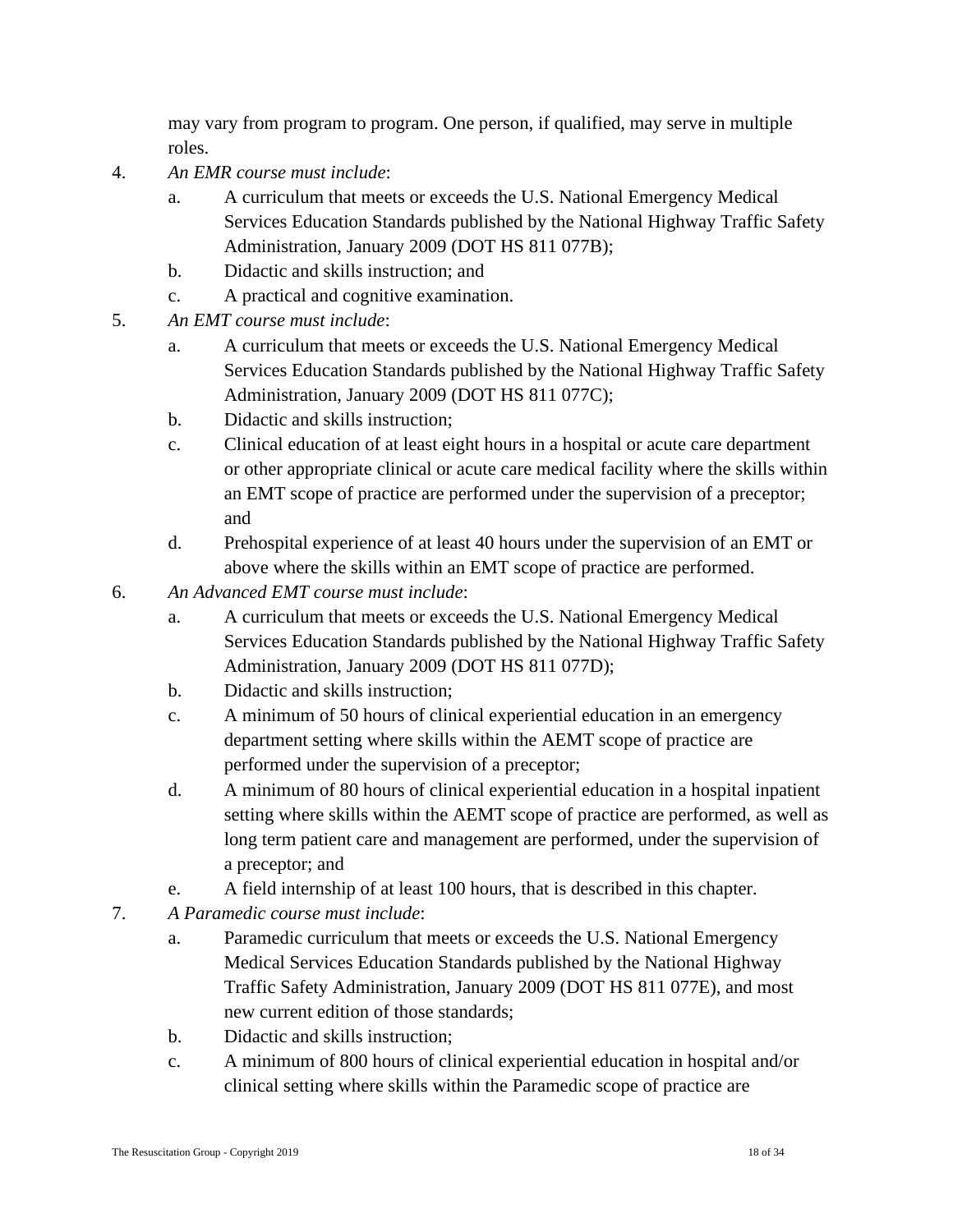performed under the supervision of a preceptor; this clinical education will include within the 800 hours:

- i. A minimum of 80 hours of clinical experiential education in an emergency department setting where skills within the Paramedic scope of practice are performed under the supervision of a preceptor;
- ii. A minimum of 40 hours of clinical experiential education in critical care inpatient setting where skills within the Paramedic scope of practice are performed, as well as long term patient care and management are performed, under the supervision of a preceptor;
- iii. A minimum of 30 hours of clinical experiential education in obstetrical inpatient setting where skills within the Paramedic scope of practice are performed, as well as long term patient care and high-risk patient management are performed, under the supervision of a preceptor;
- iv. A minimum of 40 hours of clinical experiential education in pediatric inpatient setting where skills within the Paramedic scope of practice are performed, as well as long term patient care and management are performed, under the supervision of a preceptor;
- v. A minimum of 10 hours of clinical experiential education in the outpatient pediatric setting where skills within the Paramedic scope of practice are performed, as well as patient management and assessment are performed, under the supervision of a preceptor;
- vi. A minimum of 80 hours of clinical experiential education in the anesthesia setting where skills within the Paramedic scope of practice are performed, as well as long term patient care, hemodynamic monitoring, advanced airway placement, vascular access, and capnography are performed, under the supervision of a preceptor;
- vii. A minimum of 20 hours of clinical experiential education in the vascular/IV therapy setting where skills within the Paramedic scope of practice are performed, as well as a variety of vascular access techniques and problems are managed, under the supervision of a preceptor;
- d. Completion of the AHA Advanced Cardiac Life Support (ACLS) course and the AHA Pediatric Advanced Life Support (PALS) course prior to field internship; and
- e. A 600 hour field internship that as described in this chapter.
- 8. *An Advanced Practice Paramedic course must include*:
	- a. Only students who have already completed Paramedic licensing, Nurse Licensing (with all paramedic scope skills included in education and documented skills log), Physicians Assistant, or Physician licensing at the General Practice Physician level may attend the Advanced Practice Paramedic program.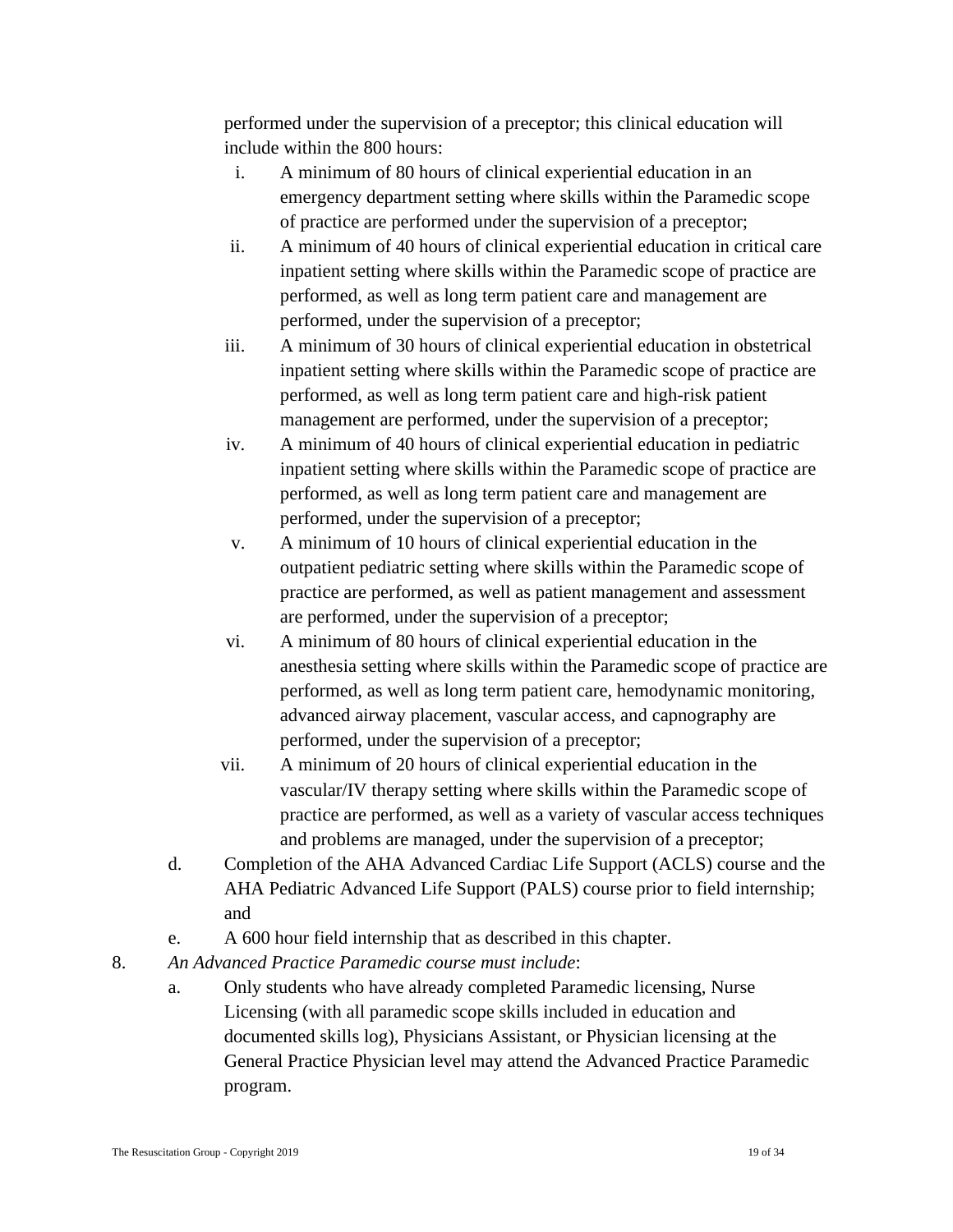- b. An Advanced Practice Paramedic curriculum that meets or exceeds:
	- i. The objectives of the following the Global Emergency Medical Registry (GEMR) guidelines Advanced Practice Paramedic Certification (with didactic, laboratory, skills, and internship included and not less than 1000 hrs in length);
- c. Didactic, skills, and clinical placement instruction of not less than 800 hours and a clinical internship of not less than 400 hours;
- d. Completion of the AHA Advanced Cardiac Life Support Experienced Provider (ACLS EP) course and the AHA Pediatric Advanced Life Support (PALS) course prior to clinical placement; and
- e. An internship that as described in this chapter
- 9. All Emergency Medical Provider courses must include instructions on rules governing the EMS system, medical-legal issues, roles and responsibilities of providers, and professional ethics.
- 10. The Authority may deny or revoke course approval for failure to comply with the requirements of this rule.
- 11. A person must have a current EMT license (or GEMR or NREMT certification) or higher at the time of enrollment in an advanced EMT or Paramedic course.
- 12. A person must have a current Paramedic license (or GEMR or NREMT certification), Nurse License, Physicians Assistant, General Practice Physician or higher at the time of enrollment in an Advanced Practice Paramedic course.
- 13. A person must maintain a current EMT license or higher throughout the interval of the advanced EMT or Paramedic cognitive and practical exams.

## **Advanced Emergency Medical Technician Field Internships**

- 1. A field internship is required as part of an advanced EMT course and shall include:
	- a. Prehospital experience of at least 120 hours under the supervision of a Paramedic, Advanced Practice Paramedic, or Physician where the skills within the scope of practice of an AEMT are performed.
	- b. The student must have completed a total of 40 EMS calls, of which, 35 must be Ambulance calls where the student was the provider in charge for the internship to be accepted as completed.
- 2. A field internship must provide a student the opportunity to demonstrate the integration of didactic, psychomotor skills, and clinical education necessary to perform the duties of an entry-level AEMT.
- 3. The student must successfully demonstrate a skill in the classroom lab or hospital clinical setting before that skill is performed and evaluated in a field internship setting.
- 4. During a field internship a student must participate in providing care. All EMS calls shall be under the direct visual supervision of a preceptor (Paramedic, Advanced Practice Paramedic, or Physician). In order for a call to be accepted, the preceptor must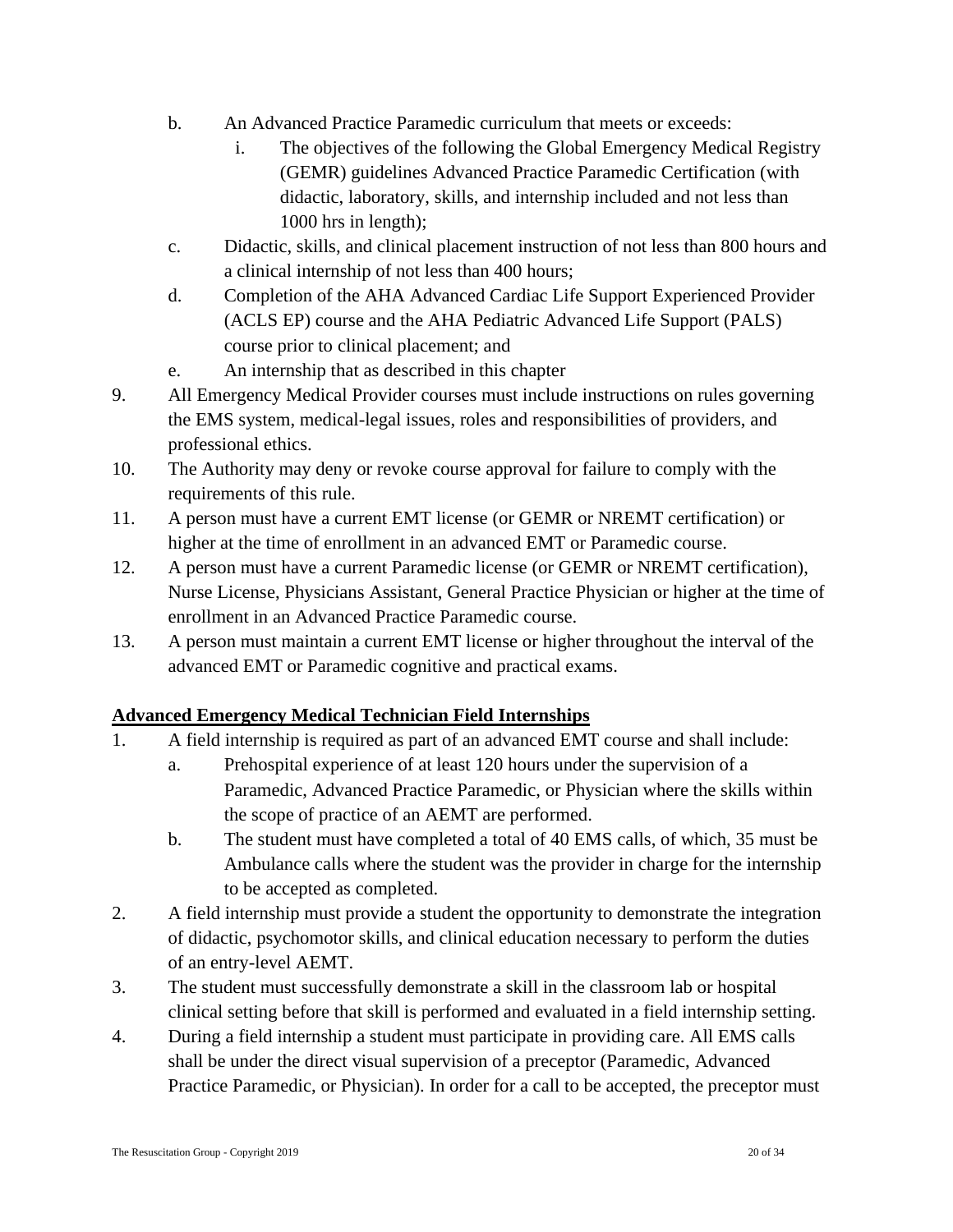document and verify satisfactory student performance, including application of specific assessment and treatment skills required of a licensed Advanced EMT.

- 5. The student intern must not be one of the minimum staff required for an ambulance.
- 6. For purposes of this section, "EMS call" means a prehospital emergency medical services response requiring patient care at the advanced life support level and "ambulance call" means an advanced life support prehospital emergency medical services response, which includes dispatch, scene response, patient care while riding in the patient compartment of an ambulance, and participating in specific assessment and treatment skills required of a licensed Advanced EMT.

## **Paramedic Field Internships**

- 1. A field internship is required as part of a Paramedic course.
- 2. A field internship must provide a student the opportunity to demonstrate the integration of didactic, psychomotor skills, and clinical education necessary to perform the duties of an entry-level paramedic.
- 3. The student must successfully demonstrate a skill in the classroom lab or hospital clinical setting before that skill is performed and evaluated in a field internship.
- 4. During a field internship, a student must:
	- a. Participate in providing care in at least 100 emergency medical calls with no less than ten each in cardiac, respiratory, general medical, and trauma emergencies, and with at least 80 of the calls being advanced life support ambulance calls. All EMS calls shall be under the direct visual supervision of a preceptor (Paramedic, APP, or Specialist Physician). In order for a call to be accepted, the preceptor must document and verify satisfactory student performance, including application of specific assessment and treatment skills required of a licensed Paramedic.
	- b. Participate in a prehospital experience of at least 600 hours under the supervision of a Paramedic, APP, or Specialist Physician where the skills within the scope of practice of a Paramedic are performed.
- 5. The intern must not be one of the minimum staff required for an ambulance.
- 6. For purposes of this section, "EMS call" means a pre-hospital emergency medical services response requiring patient care at the advanced life support level and "ambulance call" means an advanced life support pre-hospital emergency medical services response, which includes dispatch, scene response, patient care while riding in the patient compartment of an ambulance, and participating in specific assessment and treatment skills required of a licensed Paramedic.

## **Advanced Practice Paramedic Field Internships (Clinical Internship)**

1. An internship is required as part of an Advanced Practice Paramedic course.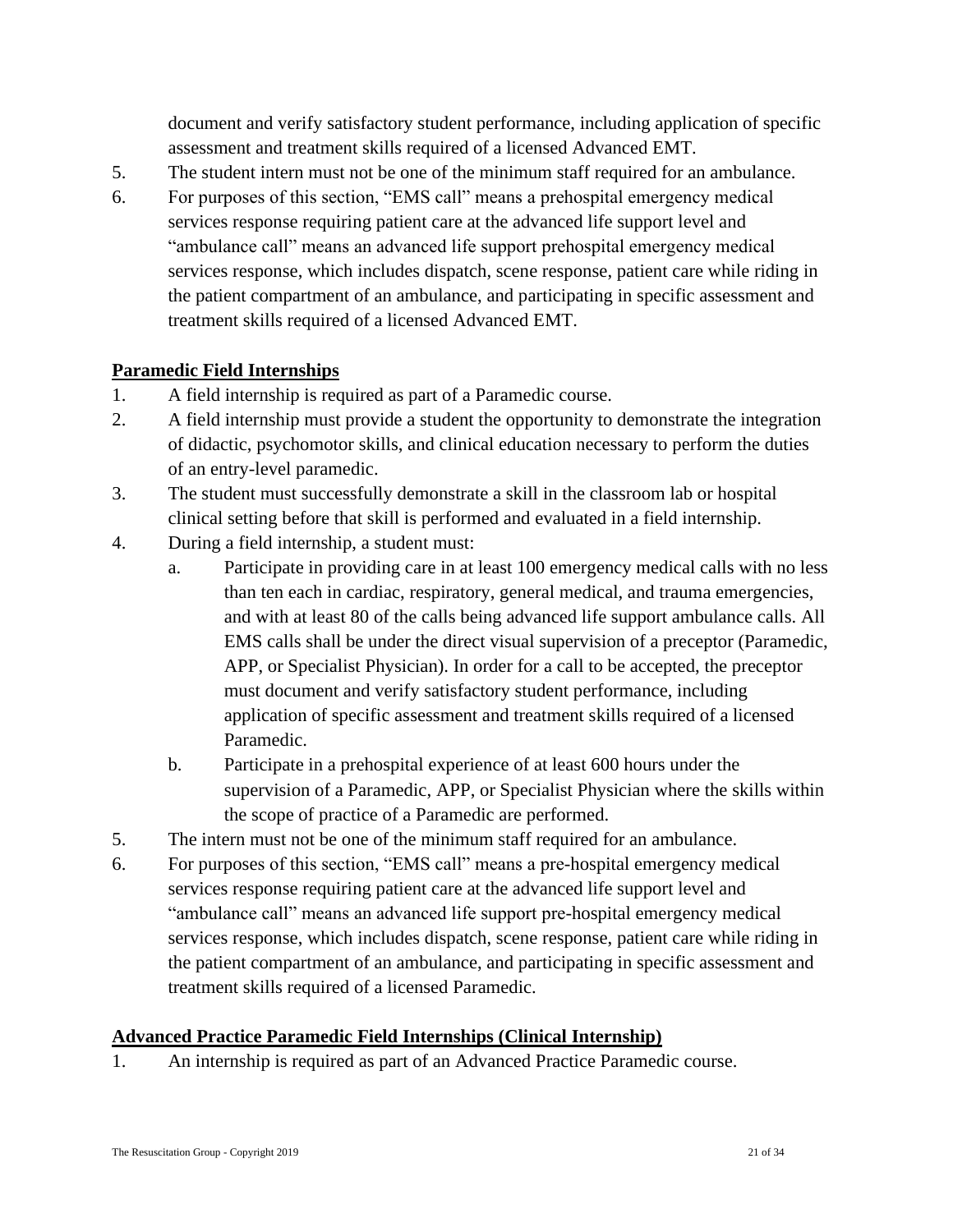- 2. An internship must provide a student the opportunity to demonstrate the integration of didactic, psychomotor skills, and clinical education necessary to perform the duties of an entry-level APP.
- 3. The student must successfully demonstrate a skill in the classroom lab or hospital clinical setting before that skill is performed and evaluated in a field internship setting.
- 4. During a field internship, a student must:
	- a. Participate in a prehospital experience of at least 400 hours under the supervision of an Advanced Practice Paramedic FTO or Specialist Physician where the skills within the scope of practice of an Advanced Practice Paramedic are performed.
	- b. Participate in providing care in at least 100 patient contacts and with at least 20 of the contacts requiring advanced life support level care. All patient contacts shall be under the direct visual supervision of a preceptor (APP or Specialist Physician). In order for a contact to be accepted, the preceptor must document and verify satisfactory student performance, including application of specific assessment and treatment skills required of a licensed Advanced Practice Paramedic.
- 5. The intern must not be one of the minimum staff required for the patient care environment, and there must be at least three personnel on any transport unit performing an internship.

## **CHAPTER 3 - EMERGENCY MEDICAL PROVIDERS LISCENCURE**

## **EMS Provider Examinations**

- In order to be an EMR, a candidate must take and pass a cognitive and practical licensure examination.
	- a. The EMR cognitive and practical examinations must be administered by an entity approved by the Authority to conduct EMR courses.
	- b. An approved entity must use an Authority-approved cognitive and practical exam, *or* the National Registry of Emergency Medical Technicians cognitive examination for EMRs may also be used.
- 2. In order to be an EMT, a candidate must take and pass a cognitive and practical licensure examination.
	- a. The EMT cognitive and practical examinations must be administered by an entity approved by the Authority to conduct EMT courses.
	- b. An approved entity must use an Authority approved cognitive and practical exam, *or*  the National Registry of Emergency Medical Technicians cognitive and practical examination for EMT may also be used.
	- c. The EMT examination for licensure will be administered by a licensing officer approved by the Authority.
- 3. Advanced Emergency Medical Technician and Paramedic candidates must complete the cognitive examination designated by the National Registry of EMTs.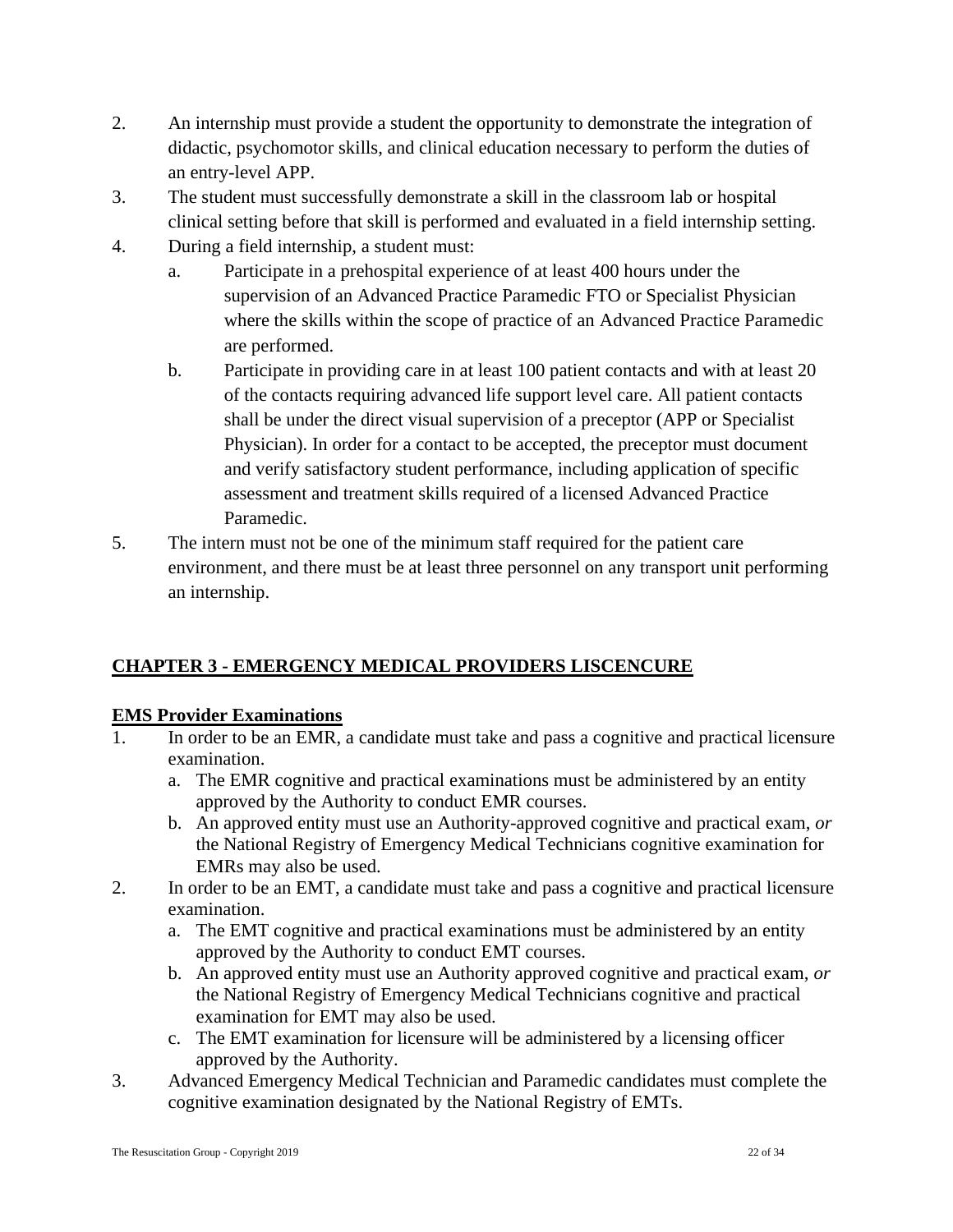- a. The fee for this exam must be paid directly to the National Registry of EMTs.
- b. An advanced EMT and Paramedic practical examination is a National Registry of EMTs examination offered at various times during the year by the Authority.
- c. An advanced EMT or Paramedic candidate may also take the appropriate practical examination in any state.
- 4. Advanced Practice Paramedic (APP) candidates must take and pass a third party cognitive and practical licensure examination.
	- a. The Advanced Practice Paramedic cognitive and practical examinations must be administered by an entity approved by the Committee to conduct examinations.
	- b. An approved entity must use an Authority approved cognitive and practical Advanced Practice Paramedic exam.
	- c. The APP examination for licensure will be administered by a third party organization or licensing officer approved by the Committee.
- 5. The Committee shall establish the passing scores of all EMT, AEMT, and Paramedic cognitive and practical licensure examinations.
- 6. The Authority may waive fees for examination at its discretion.
- 7. An EMT candidate who fails:
	- a. Not more than two skill stations of the EMT practical examination may retest those skill stations failed on the same day with no additional charge by the Authority.
	- b. An EMT skill station a second time must submit a re-examination fee to the Authority and be scheduled through his or her instructional program to retest any skill station failed.
	- c. More than two skill stations of the EMT practical examination must schedule a retest for a separate day through his or her instructional program, and submit a reexamination fee to the Authority.
- 8. If a candidate fails either the cognitive or practical examination three times, the candidate must successfully complete an Authority-approved refresher course for that specific license level to become eligible to re-enter the licensure process. Following successful completion of a refresher course, a candidate must re-take and pass the examination.
- 9. The passing results of the cognitive and practical licensure examinations for each level of licensure will remain valid for a 12-month period from the date the examination was successfully completed.
- 10. A candidate must pass both the cognitive and practical examinations within 24 months after the completion of the required courses.
- 11. A candidate who fails the cognitive or practical examination six times or does not complete the examination process within 24 months of the completion date of the initial required courses, must successfully complete the entire EMT, AEMT, or Paramedic course for that license level and reapply for licensure.
- 12. The entity providing a cognitive examination must have a policy for the accommodation of a person with a documented learning disability.
- 13. No accommodation shall be provided for a practical licensure examination.
- 14. EMT practical examinations must be attended by an Authority-approved licensing officer who:
	- a. Is licensed at least at the level of examination they are administering with at least two years field experience at that level or above and is in good standing with the Authority; and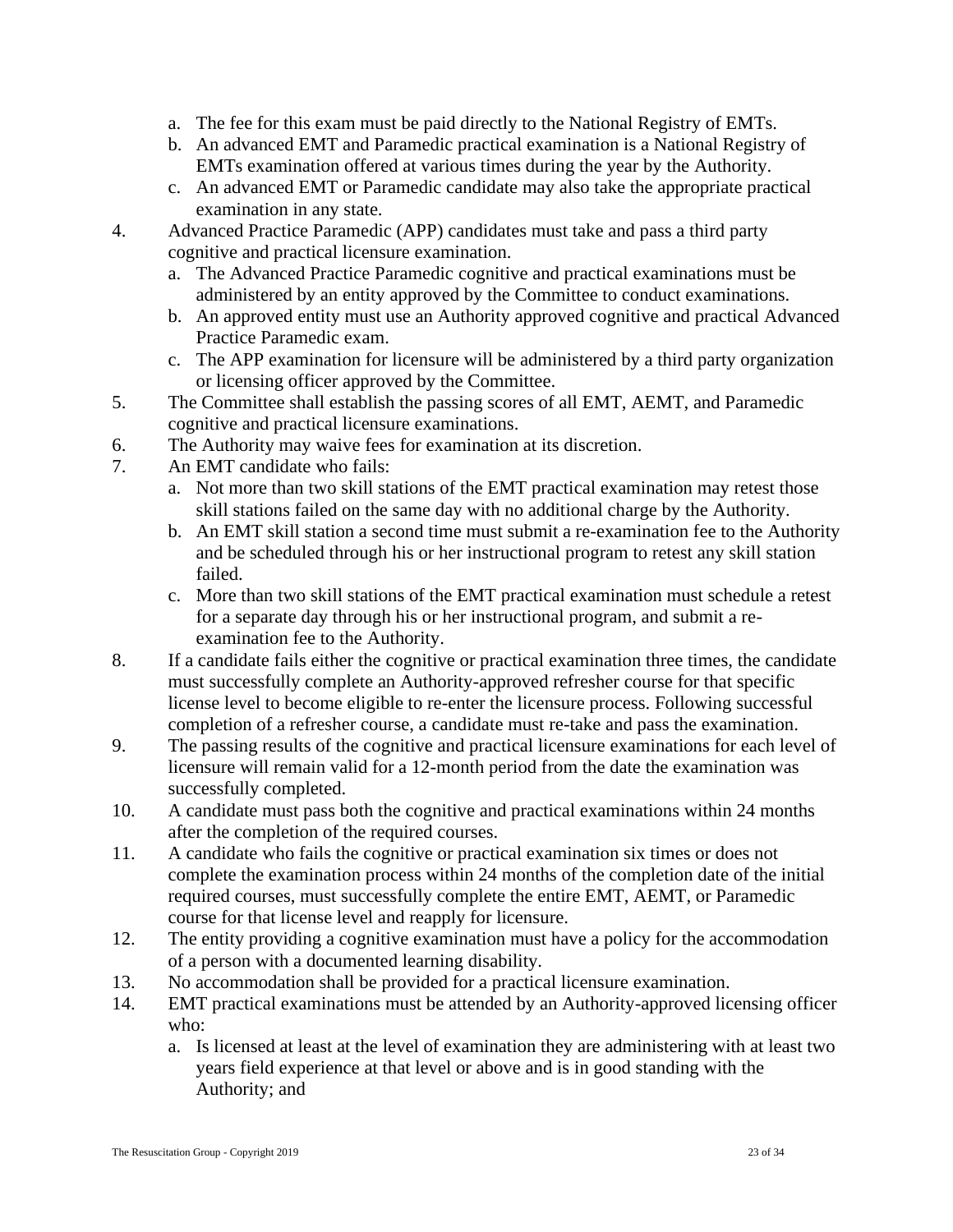b. Has completed training offered by the Authority explaining the role and responsibilities of a licensing officer.

## **Application Process to Obtain an Emergency Medical Provider License**

- 1. For any person to act as an EMP a license must be obtained from the Authority.
- 2. An applicant for EMR must:
	- a. Be at least 16 years of age;
	- b. Submit proof of successfully completing an approved course, including completion of all clinical and internship requirements, if applicable;
	- c. Submit proof of passing the required cognitive and practical examinations;
	- d. Submit a completed application on a form prescribed by the Authority along with the applicable fee;
	- e. Consent to a criminal background check.
- 3. An individual who wishes to become licensed as an EMT, advanced EMT, EMT-
	- Intermediate, or Paramedic shall:
		- a. Be at least 18 years of age;
		- b. Submit a completed application on a form prescribed by the Authority along with the applicable fee;
		- c. Submit proof of successfully completing an approved course, including all clinical and internship requirements if applicable;
		- d. Submit proof of passing the required cognitive and practical examinations;
		- e. For an EMT, advanced EMT or EMT-Intermediate applicant, submit proof that the applicant received a high school diploma or equivalent or a degree from an accredited institution of higher learning;
		- f. Consent to a criminal background check.
- 4. An individual who wishes to become licensed as an Advanced Practice Paramedic (APP) shall:
	- a. Be at least 21 years of age;
	- b. Submit a completed application on a form prescribed by the Authority along with the applicable fee;
	- c. Submit proof of prior licensure as a paramedic, nurse, physician's assistant, or physician upon entry into their training program;
	- d. Submit proof of successfully completing a course, including all clinical and internship requirements of the Global Emergency Medical Registry (GEMR) guidelines;
	- e. Submit proof of passing the required cognitive and practical GEMR examinations (the authority may waive examinations if the provider shows proof training was received prior to removal of an advanced level from the government of current practice);
	- f. Submit current "in good standing" GEMR Advanced Practice Paramedic Certification;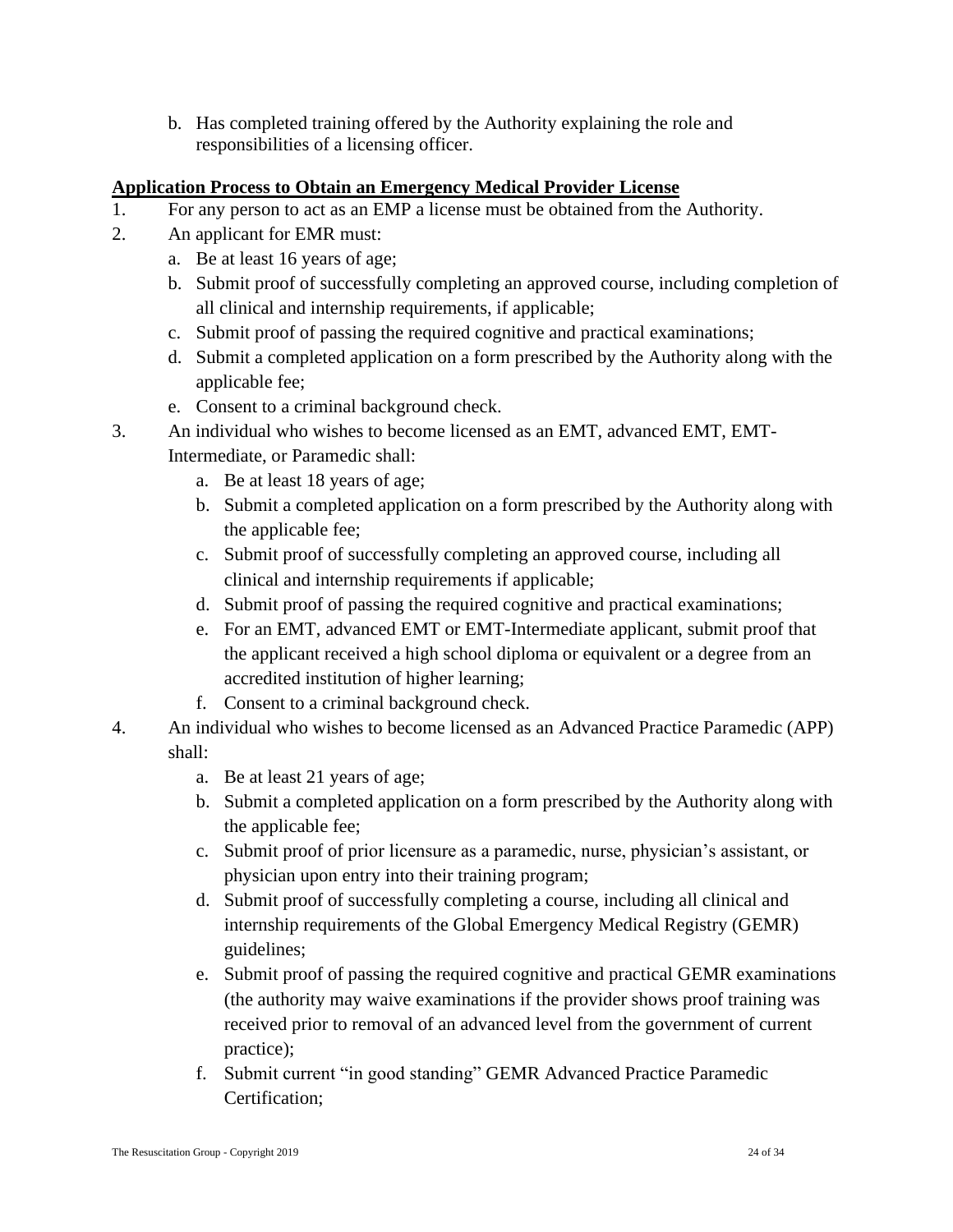- g. Submit proof that the applicant received a high school diploma or equivalent, or a degree from an accredited institution of higher learning;
- h. Consent to a criminal background check.
- 5. The Authority may use information obtained through criminal history records to determine suitability for licensure.
- 6. If the Authority determines the information contained in the criminal history record may result in denial of the application or imposed sanctions on the license the applicant will be afforded reasonable time to complete, challenge, or correct the accuracy of the record before a final disposition or sanction is imposed.
- 7. Provide an authorization for the release of information, as necessary, from any persons or entities, including but not limited to educational institutions, employers, hospitals, treatment facilities, institutions, organizations, governmental or law enforcement agencies in order for the Authority to complete the review of the application; and
- 8. EMR, EMT, Advanced EMT and Paramedic applications for licensure must be received by the Authority four weeks prior to the date of the practical examinations.
- 9. Any fee for a criminal background check shall be the responsibility of the applicant.
- 10. An applicant for an initial license as an EMS provider, who completed training in a program outside the Authority and has never been licensed in another location, must:
	- a. Meet all requirements for that level as established in this chapter;
	- b. Demonstrate proof of current GEMR or National Registry certification (or equivalent); and
	- c. Make application within 24 months from the date that their training program was completed, unless an applicant has been on active duty in the military within the last four years and in that case, the application may be submitted more than 24 months from the date the training program was completed.
	- d. An initial license must not exceed 30 months.
	- e. If an applicant has been on active duty in the military within the past four years and the applicant can demonstrate proof of current National Registry certification (or equivalent) for the level of license desired, current licensure in another state is not mandatory.
- 11. The Authority may return any application that is incomplete or is not accompanied by the appropriate fee.
- 12. Upon approval of an application, the authority will issue a license certificate to the provider.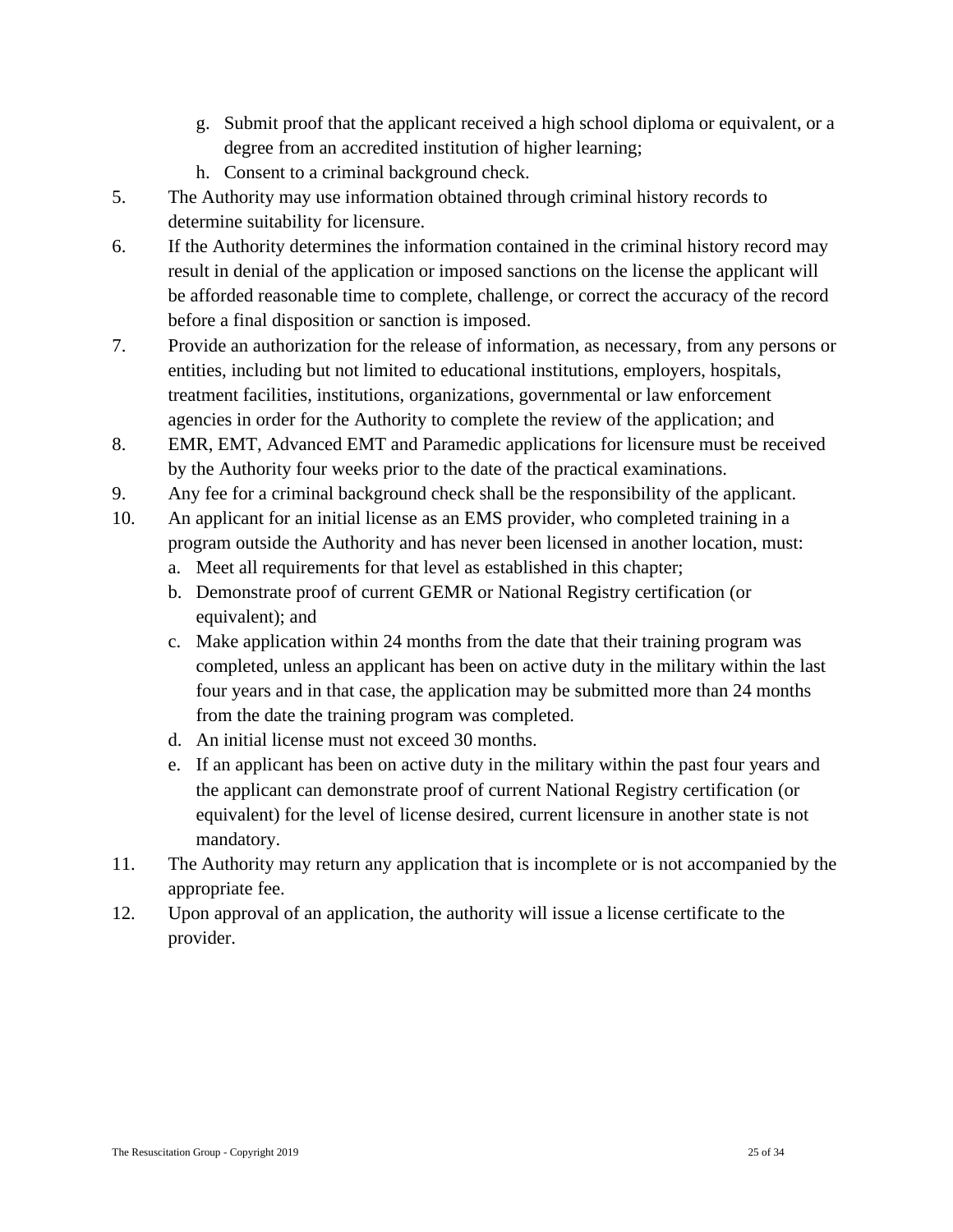## **Fees for Licensure and License Renewal of an EMS Provider**

- 1. Beginning on January 1, 2019 the following fees apply:
	- a. The initial application fees for:
		- $i.$  EMR  $i$ s  $\overline{\qquad}$ ;
		- ii. EMT is \_\_\_\_\_\_\_\_\_\_;
		- iii. Advanced EMT is \_\_\_\_\_\_\_\_;
		- iv. Paramedic is \_\_\_\_\_\_\_\_\_\_\_\_\_; and
		- v. Advanced Practice Paramedic is  $\cdot$ .
	- b. Practical re-examination fees for:
		- i. EMR is  $\_\_\_\_\_\_\$ ;
		- ii.  $EMT$  is  $\_\_\_\_\_\_\$ ;
		- iii. Advanced EMT is \_\_\_\_\_\_\_;
		- iv. Paramedic is \_\_\_\_\_\_\_\_\_\_; and
		- v. Advanced Practice Paramedic is \_\_\_\_\_\_\_\_\_\_\_.
	- c. Reciprocity licensure fees:
		- i. EMR is  $\_\_\_\$  ;
		- ii. EMT is \_\_\_\_\_\_\_\_\_\_;
		- iii. Advanced EMT is \_\_\_\_\_\_\_\_\_;
		- iv. Paramedic is \_\_\_\_\_\_\_\_\_\_; and
		- v. Advanced Practice Paramedic is  $\cdot$ .
	- d. License renewal fees are:
		- i. EMR is \_\_\_\_\_\_\_\_\_\_;
		- ii. EMT is  $\qquad$  ;
		- iii. Advanced EMT is \_\_\_\_\_\_\_;
		- iv. Paramedic is \_\_\_\_\_\_\_\_\_\_; and
		- v. Advanced Practice Paramedic is \_\_\_\_\_\_\_\_\_\_\_\_\_\_\_.
- 2. A license renewal application submitted or postmarked after May 1 of the license renewal year must include a \_\_\_\_\_\_\_\_\_\_\_ late fee in addition to the license renewal fee.
- 3. An ambulance service or rescue service which utilizes volunteers to provide a majority of its services may request that the Authority waive the license renewal fee for its volunteers.
- 4. A licensed Provider wishing to obtain a duplicate Provider license must submit a written request to the Authority in the form required by the Authority and pay a fee in the amount of \_\_\_\_\_\_\_\_\_\_\_\_.
- 5. A non-resident provider must pay an additional fee to the authority for process of their application.
- 6. All fees established in this section are nonrefundable except that the Authority may waive a subsequent examination fee for a person who fails to appear for an examination due to circumstances that are beyond the control of the candidate.

#### **Licensure as an Emergency Medical Provider**

- 1. The Authority will review an application for licensure as an EMP and will conduct a criminal background check.
- 2. If there are no issues that arise during the review of the application and the applicant meets all the requirements of these rules, the Authority will grant the applicant a license.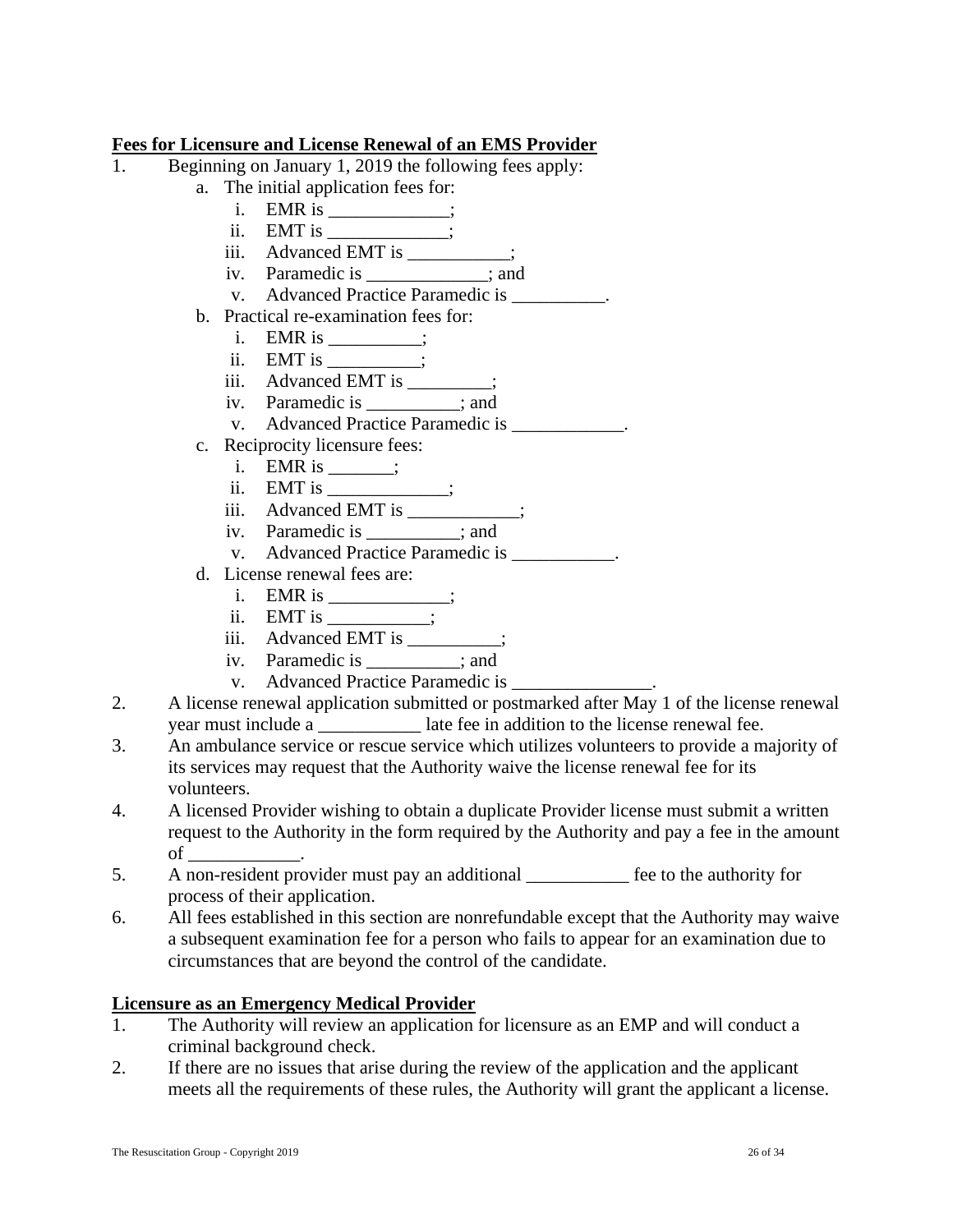- 3. If the applicant does not meet the standards for licensure or there are criminal history or personal history issues that call into question the ability of the applicant to perform the duties of a licensed EMP in these rules, the Authority may deny the applicant on the basis of the information provided in the application, or conduct an additional investigation.
- 4. Following an investigation, the Authority may:
	- a. Deny the application;
	- b. Grant the application but place the applicant on probation;
	- c. Grant the application but place practice restrictions on the applicant; or
	- d. Grant the application if the criminal or personal history issues were resolved through the investigation to the Authority's satisfaction.
- 5. Final actions taken by the Authority in denying an applicant, placing an applicant on probation, or by placing restrictions on the applicant's practice shall be done in accordance with these rules.
- 6. Nothing in this rule precludes the Authority from taking an action authorized in the rules.
- 7. The licenses of EMRs, EMTs, Advanced EMTs, Paramedics, and APP's expire on June 30 of odd-numbered years.

## **EMS Provider Licensure by Reciprocity**

- 1. A person registered with the National Registry as an EMR, EMT, Advanced EMT, and Paramedic will be accepted for reciprocity.
- 2. A person certified or privileged as an Advanced Practice Paramedic or equivalent level of competency may apply to the Authority for licensure by reciprocity as an APP, but must have a letter from the medical director attesting to their skills and privileges at the APP level, as well as a log of skills (if practicing less than five years), and a recent FTEP evaluation.
- 3. A person currently instructing at the Advanced Practice Paramedic or Critical Care Provider Level of competency may apply to the Authority for licensure by reciprocity as an APP, but must have a letter from the medical director attesting to their skills and privileges, as well as a log of skills (if practicing less than 5 years) and recent FTEP evaluation.
- 4. A person applying for EMR, EMT, AEMT, or Paramedic provider licensure by reciprocity shall:
	- a. Submit a completed application on a form prescribed by the Authority along with the applicable nonrefundable fee;
	- b. Submit documentation of the EMS provider training which meets or exceeds the requirements for EMS provider licensure at the level of licensure for which the person is applying;
	- c. Be in good standing with the applicant's current licensing agency and with the National Registry of EMTs; and
	- d. Consent to a criminal background check.
- 5. The Authority shall review an application for licensure by reciprocity and shall conduct a criminal background check.
- 6. If there are no issues that arise during the review of the application and the applicant meets all the applicable requirements of these rules, the Authority shall grant the applicant a license by reciprocity.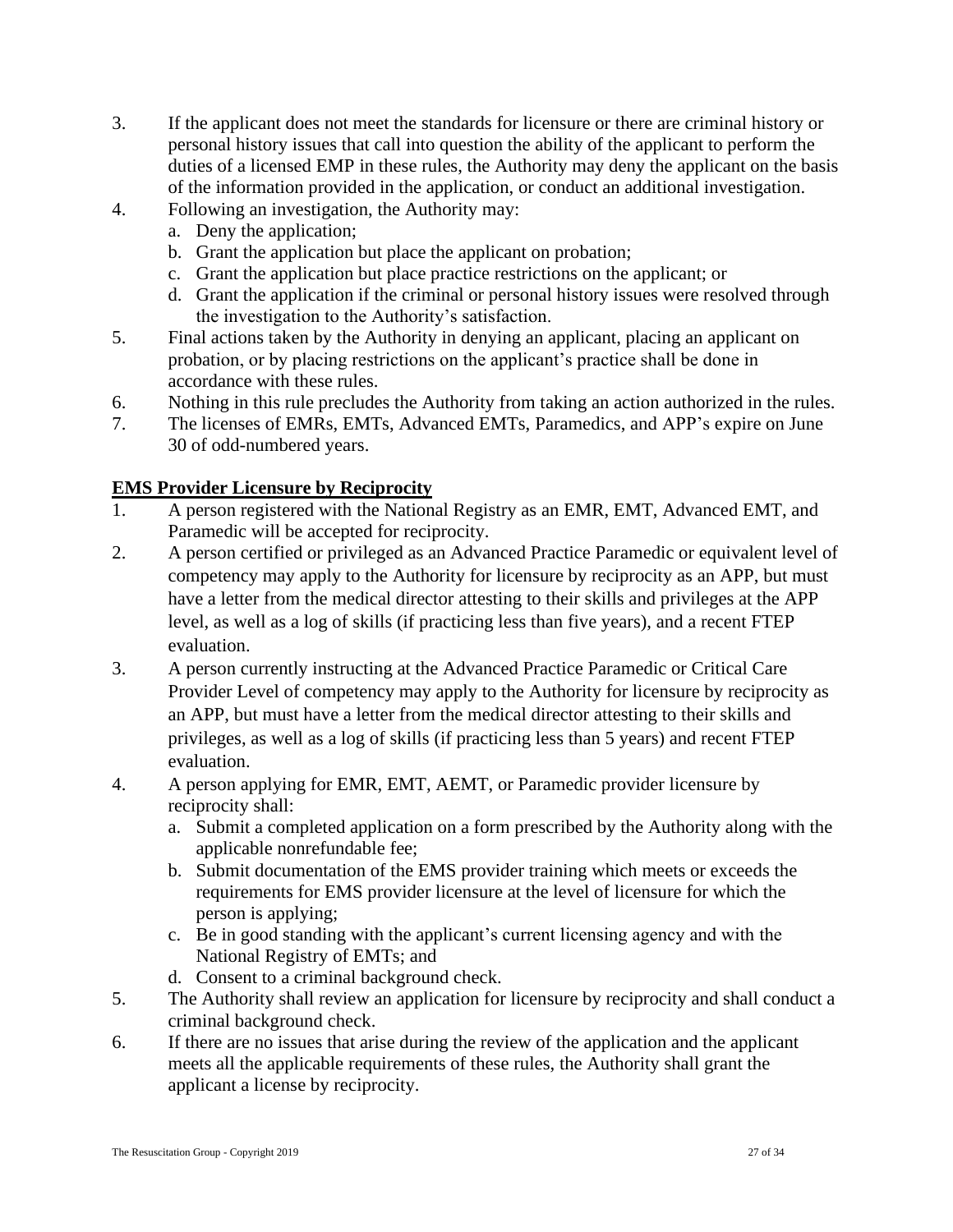- 7. If the applicant does not meet the standards for licensure, or there are criminal history or personal history issues that call into question the ability of the applicant to perform the duties of a licensed provider, in accordance with the rules, the Authority may deny the application on the basis of the information provided, or conduct an additional investigation in accordance with the rules. Following such an investigation the Authority may take any action as specified in the rules.
- 8. The Authority and Committee shall be the sole organizations authorized to determine equivalency of Emergency Medical provider course work presented from an out-ofcountry accredited (or not) institution of higher learning.
- 9. The Authority shall return any application that is incomplete, or cannot be verified.

## **Licensure as an Emergency Medical Provider from another jurisdiction**

- 1. Any person who provides pre-hospital emergency or non-emergency care in Costa Rica must be licensed as an EMP through the Authority and function under a Committee approved Medical Director.
- 2. EMS Provider licensure is not required when:
	- a. Specifically exempted by the Authority;
	- b. An out-of-country licensed EMP is transporting a patient through the region;
	- c. An out-of-country licensed EMP is caring for and transporting a patient from a medical facility to an out-of-country medical facility or other out-of-country location;
	- d. An out-of-country licensed EMP is caring for and transporting a patient originating from outside of the country to a medical facility or other location in the country; or,
	- e. A disaster or public health emergency has been declared under the authority of the government, and licensing provisions have been waived by the government.

## **Reportable Events; Investigations and Discipline of License Holders**

- 1. Using a form prescribed by the Authority, EMP must notify the Authority of the actions or events listed in section (3) of this rule. Failure to comply with the reporting requirements of this rule may result in disciplinary action against the EMP.
- 2. An EMP who has reasonable cause to believe another EMP has engaged in prohibited, dishonorable or unprofessional conduct as defined in section (3) of this rule shall report that conduct to the Authority without undue delay, within 10 days, after the EMP learns of the conduct unless state or federal laws relating to confidentiality or the protection of health information prohibit such a disclosure.
- 3. Within 10 calendar days an EMP shall report to the Authority the following:
	- a. Conviction of a misdemeanor or felony;
	- b. A felony arrest;
	- c. A disciplinary restriction placed on a scope of practice of the license holder by the Medical Director;
	- d. A legal action being filed against the license holder alleging medical malpractice or misconduct;
	- e. A physical disability that affects the ability of the license holder to meet the Functional Job Analysis of the EMT, and the license holder continues to respond to calls and is providing patient care; or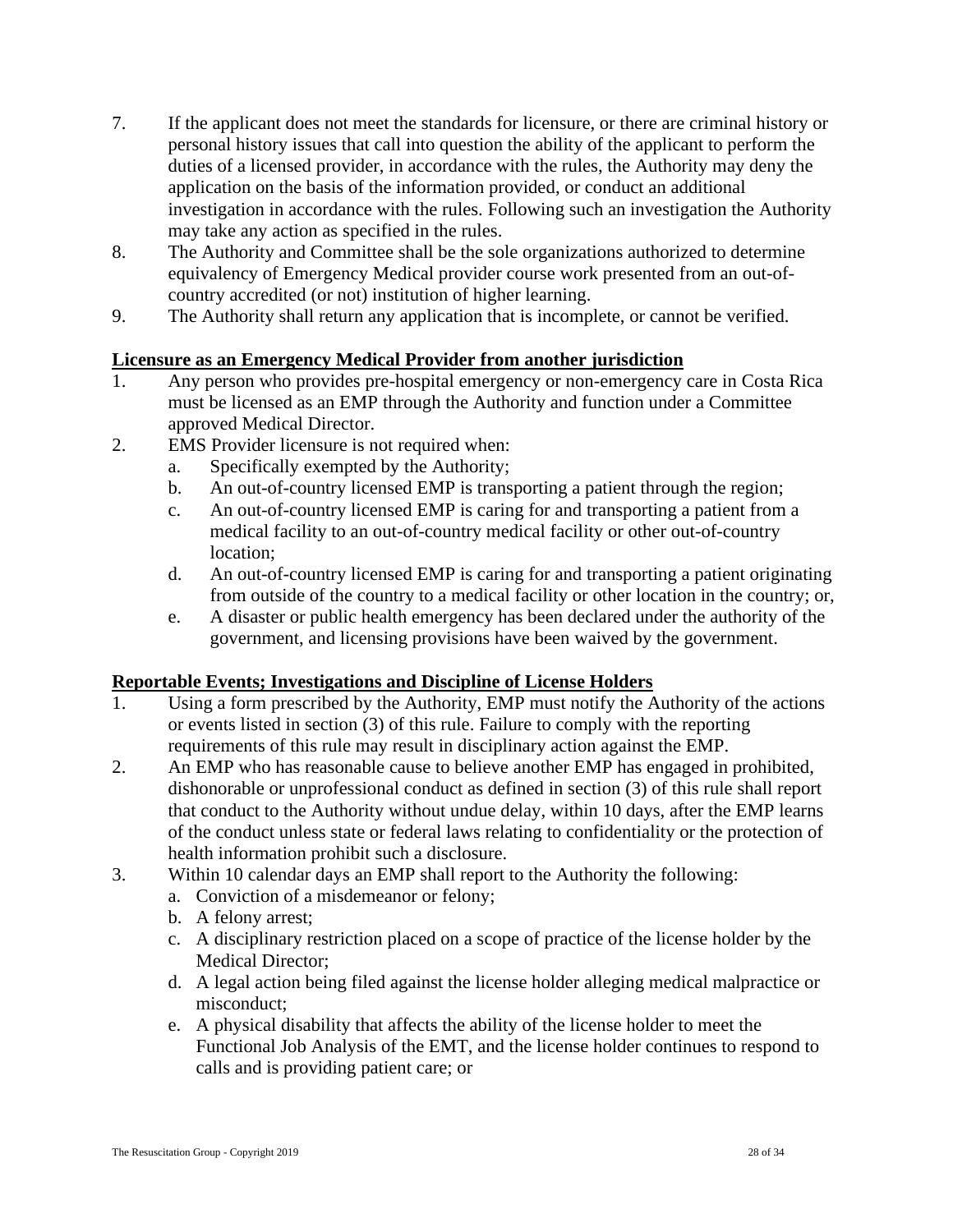- f. A change in mental health which may affect a license holder's ability to perform as a licensed EMS Provider.
- 4. Laws relating to confidentiality or the protection of health information that might prohibit an EMS Provider from reporting prohibited or unprofessional conduct.

## **Conduct or Practice Contrary to Recognized Standards of Ethics**

The following list includes, but is not limited to, conduct or practice by an EMP that the Authority considers to be contrary to the recognized standards of ethics of the medical profession:

- 1. Knowing or willful violation of patient privacy or confidentiality by releasing information to persons not directly involved in the care or treatment of the patient;
- 2. Felony illegal drug use on or off duty;
- 3. Alcohol use within eight hours of going on duty or while on duty or in an on-call status;
- 4. Violation of direct verbal orders from a physician who is responsible for the care of a patient;
- 5. Violation of orders given by an online medical resource physician, whether delivered by radio or telephone;
- 6. Violation of standing orders from the providers Medical Director without cause and documentation;
- 7. Use of invasive medical procedures in violation of generally accepted standards of the medical community;
- 8. Any action that constitutes a violation of any statute, municipal code, or administrative rule that endangers the public, other public safety officials, other EMP, patients, or the general public (including improper operation of an emergency vehicle);
- 9. Instructing, causing or contributing to another individual violating a statute or administrative rule, including EMP acting in a supervisory capacity;
- 10. Participation in the issuance of false continuing education documents or collaboration therein, including issuing continuing education verification to one who did not legitimately attend an educational event;
- 11. Signing-in to an educational event for a person not actually present;
- 12. Knowingly assisting or permitting another EMP to exceed his or her lawful scope of practice;
- 13. Unlawful use of emergency vehicle lights and sirens;
- 14. Providing false or misleading information to the Authority, to an EMP teaching program or clinical/field internship agency;
- 15. Responding to scenes in which the EMP is not properly dispatched ("call-jumping"), whether in a private auto, ambulance, or other vehicle, in contravention of local protocols, procedures, or ordinances, or interfering with the safe and effective operation of an EM system;
- 16. Cheating on any examination used to measure EMP related knowledge or skills;
- 17. Assisting another person in obtaining an unfair advantage on an EMP examination;
- 18. Defrauding the Authority;
- 19. Knowingly providing emergency medical care in an unlicensed ambulance;
- 20. Violation of the terms of a written agreement with the Authority or an order issued by the Authority;
- 21. Sexual misconduct that includes but is not limited to: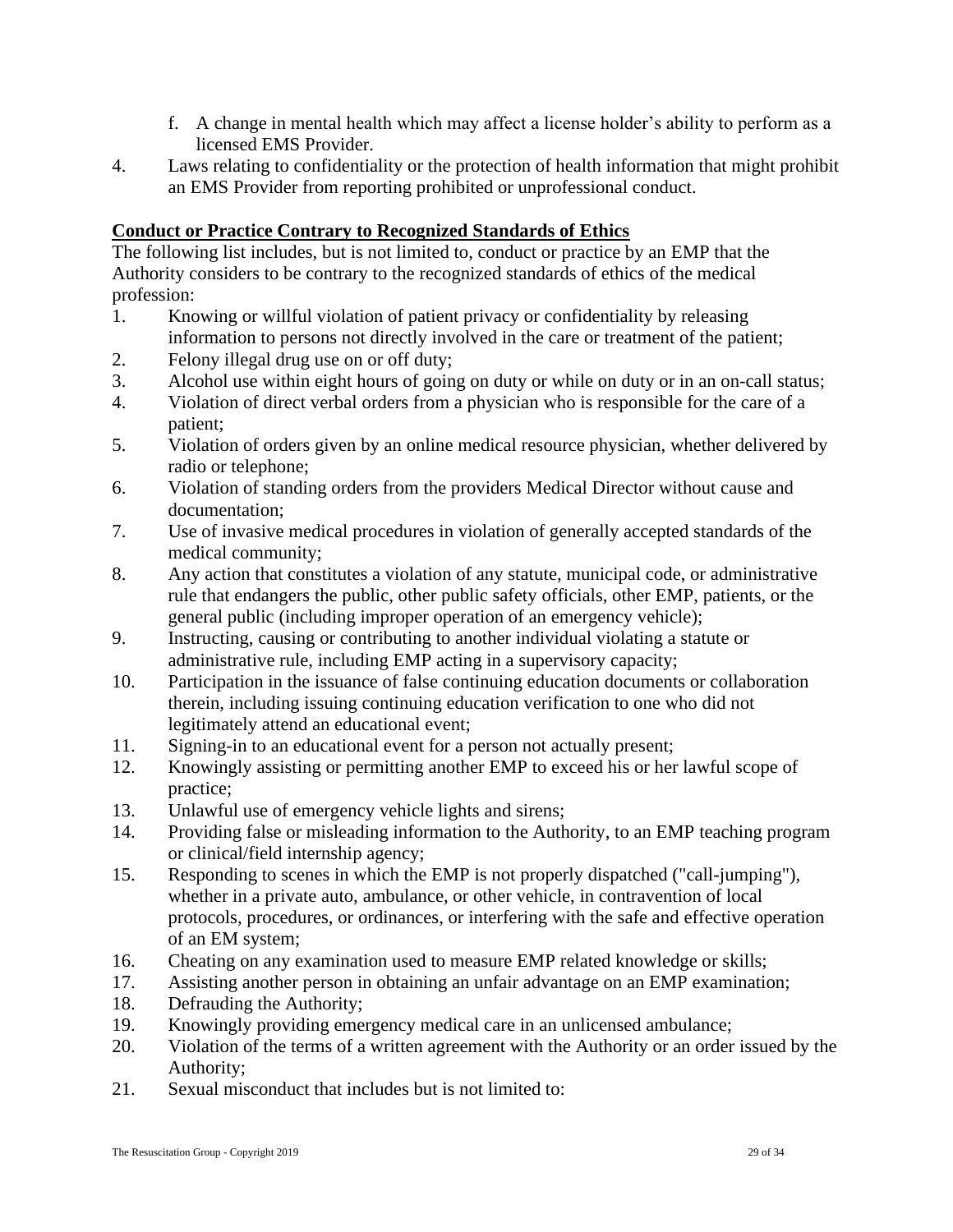- a. Sexual harassment; and
- b. Engaging or attempting to engage in a sexual relationship, whether or not the sexual relationship is consensual, with a patient, client, or key party;
- c. Using the EMT-patient, EMT-client, or EMT-key party relationship to exploit the patient, client or key party by gaining sexual favors from the patient, client or key party.
- 22. Arriving for duty impaired or in a condition whereby the EMP is likely to become impaired through fatigue, illness, or any other cause, as to make it unsafe for the employee to begin to operate an ambulance or provide patient care;
- 23. Failure to cooperate with the Authority in an investigation, including failure to comply with a request for records, or a psychological, physical, psychiatric, alcohol or chemical dependency assessment; and
- 24. Any violation of these rules or any law, administrative rule, or regulation governing ambulances, EMP, or emergency medical service systems.

## **Investigations**

- 1. The Authority may conduct an investigation of an EMP if:
	- a. The Authority receives a complaint concerning an EMP;
	- b. Personal or criminal history questions arise during a review of an application that raise questions about the EMP's ability to safely perform the duties of an EMP;
	- c. A reportable action is received pursuant to the rules; or
	- d. The Authority receives information in any manner that indicates an EMP has violated rules, may be medically incompetent, guilty of prohibited, unprofessional or dishonorable conduct or mentally or physically unable to safely function as an EMP.
- 2. The Authority may, in a limited manner commiserate with the rights of an accused person, investigate the off-duty conduct of an EMP to the extent that such conduct may reasonably raise questions about the ability of the EMP to perform the duties of an EMP in accordance with the standards established by this division.
- 3. Upon receipt of a complaint about an EMP or applicant, the Authority may conduct an investigation.
- 4. The fact that an investigation is conducted by the Authority does not imply that disciplinary action will be taken.
- 5. During an investigation, the Authority may do any of the following:
	- a. Request additional information from the EMP;
	- b. Conduct a phone or in-person interview; or
	- c. Request or order that the EMP undergo a psychological, physical, psychiatric, alcohol or chemical dependency assessment.

#### **Discipline**

- 1. Upon completion of an investigation the Authority may do any of the following:
	- a. Close the investigation and take no action;
	- b. Issue a letter of reprimand or instruction;
	- c. Place the EMP on probation;
	- d. Place a practice restriction on the EMP;
	- e. Suspend the EMP;
	- f. Revoke the license of the EMP;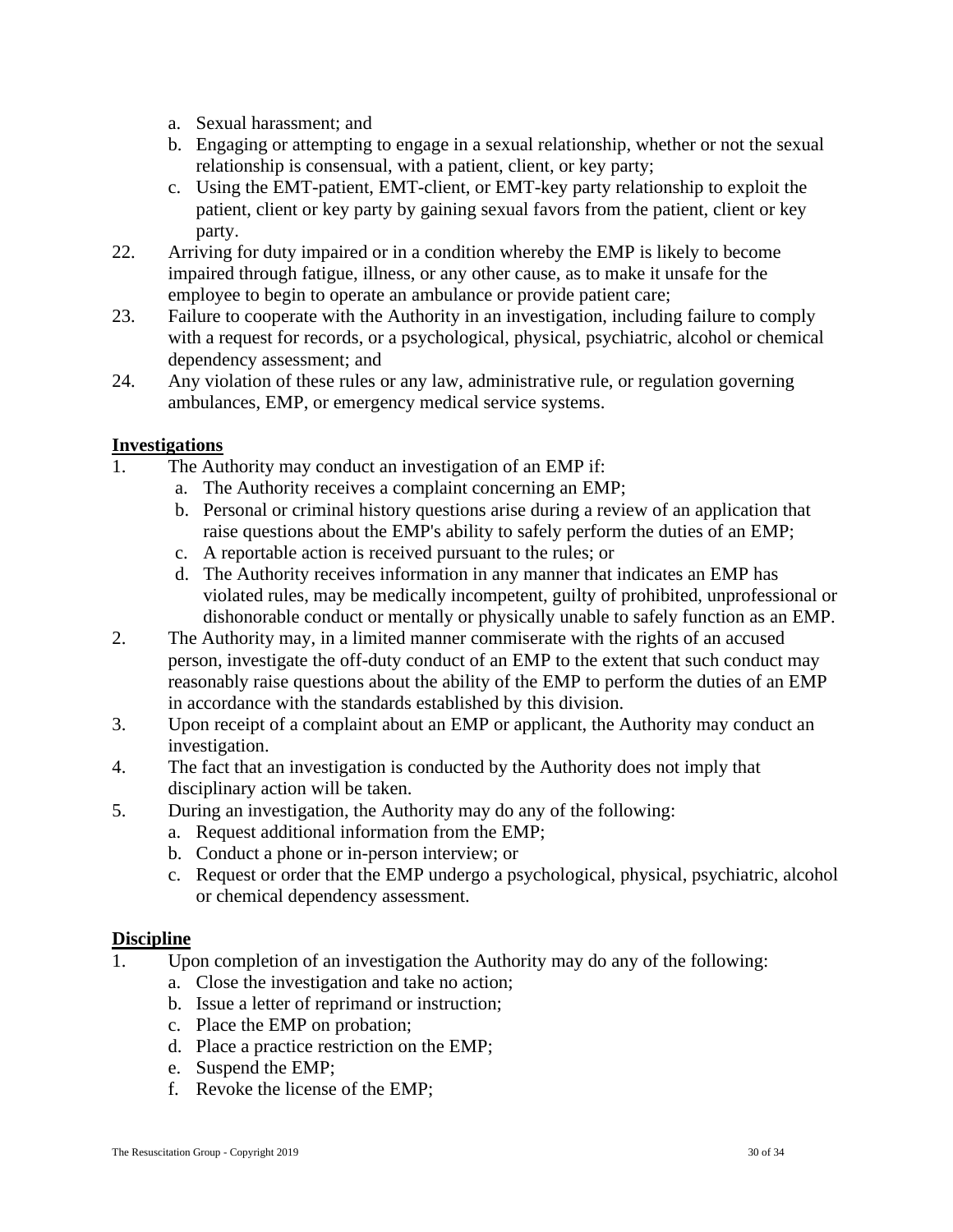- g. Enter into a stipulated agreement with the EMP to impose discipline; or
- h. Take such other disciplinary action as the Authority, in its discretion, finds proper, including assessment of a civil penalty not to exceed \$5,000 rm.
- 2. Any disciplinary action taken by the Authority will be done in accordance with the standards of judiciary practice.
- 3. The Authority may assess the costs of a disciplinary proceeding against an EMP. Costs may include, but are not limited to:
	- a. Costs incurred by the Authority in conducting the investigation;
	- b. Costs of any evaluation or assessment requested by the Authority; and
	- c. Attorney fees.
- 4. Voluntary Surrender:
	- a. An EMP may voluntarily surrender his or her license if the EMP submits a written request to the Authority specifying the reason for the surrender and the Authority agrees to accept the voluntary surrender.
	- b. The Authority may accept a voluntary surrender of the EMP on the condition that the EMP does not reapply for licensure, or agrees not to reapply for a specified period of time.
	- c. If an EMP who voluntarily surrendered his or her EMP license applies for reinstatement, the Authority may deny that person's application if the Authority finds that the person has committed an act that would have resulted in discipline being imposed while they were previously licensed.
- 5. If an EMP's license is revoked he or she may not reapply for licensure for at least two years from the date of the final order revoking the license.

## **Reverting to a Lower Level of Certification**

- 1. An EMT, Advanced EMT, or Paramedic may revert to a lower level of licensure at any time during a license period if the EMT, Advanced EMT, or Paramedic:
	- a. Submits a written request to the Authority specifying the reason for the change in the licensure level;
	- b. Submits an application for license renewal for the lower level of licensure sought with the appropriate fee;
	- c. Surrenders his or her current EMT, Advanced EMT, EMT-Intermediate, or Paramedic license to the Authority;
	- d. Is in good standing with the Authority;
	- e. Adequately documents appropriate continuing education hours and courses for the licensure level the individual would revert to; and
	- f. Receives written approval from the Authority for a change in licensure level.
- 2. If an EMT, Advanced EMT, EMT-Intermediate, or Paramedic requests reinstatement of the higher level of licensure within one year of reverting to a lower level of licensure the EMT, Advanced EMT, EMT-Intermediate, or Paramedic must complete the requirements specified in these rules.
- 3. If an EMT, Advanced EMT, EMT-Intermediate, or Paramedic requests reinstatement of the higher level of licensure after one year, but less than two years the EMT, Advanced EMT or Paramedic must complete the requirements specified in these rules.

## **Expiration and Renewal of EMP License**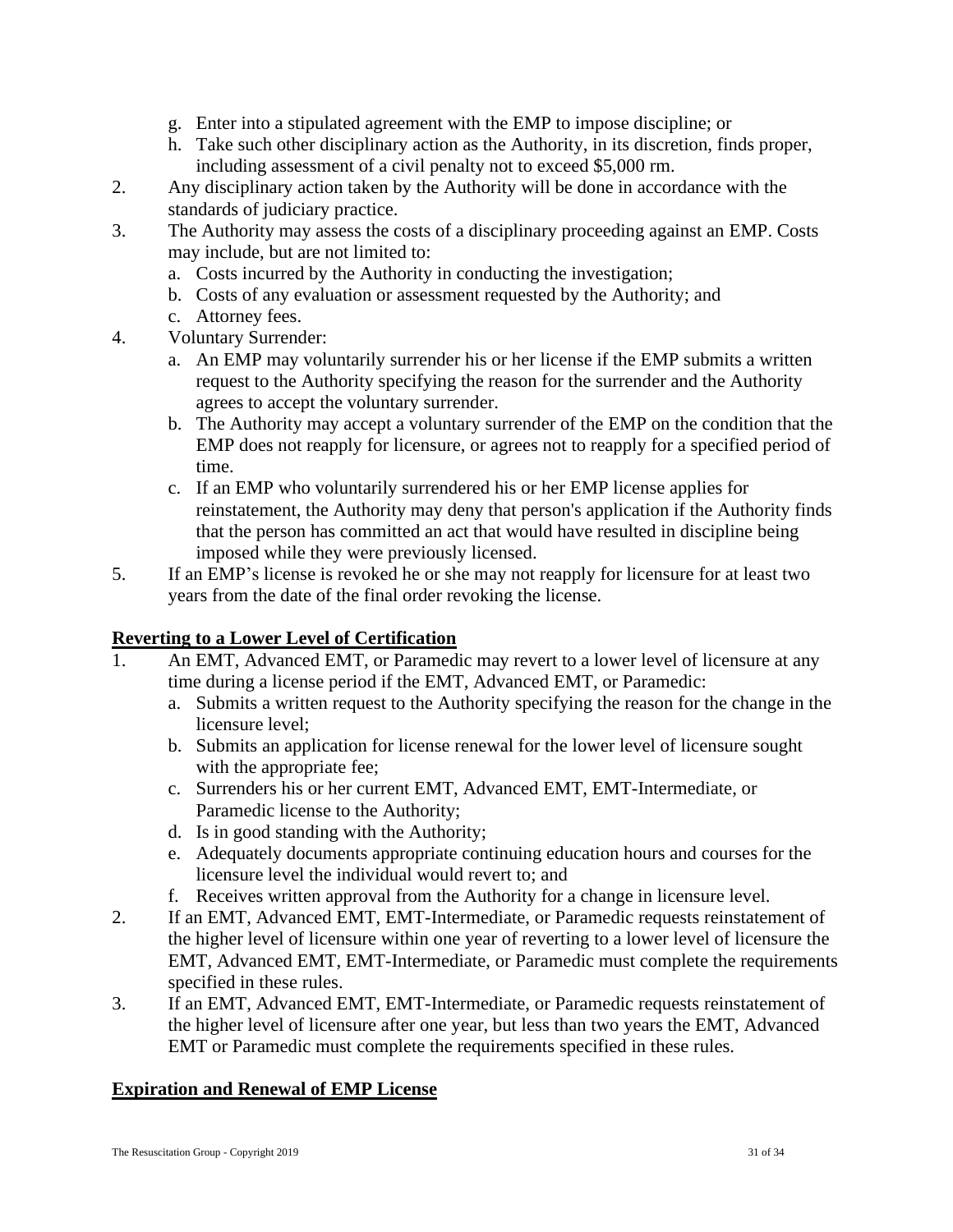- 1. The licenses of EMRs expire on June 30 of even-numbered years.
- 2. The licenses of EMTs, Advanced EMTs, EMT-Intermediates and Paramedics expire on June 30 of odd-numbered years.
- 3. An applicant for license renewal must:
	- a. Complete and sign an application form prescribed by the Authority certifying that the information in the application is correct and truthful;
	- b. Meet the requirements of these rules;
	- c. Consent to a criminal background check;
	- d. Provide an authorization for the release of information to the Authority, as necessary, from any persons or entities, including but not limited to employers, educational institutions, hospitals, treatment facilities, institutions, organizations, governmental or law enforcement agencies in order for the Authority to make a complete review of the application.
	- e. Complete the continuing education requirements in the rules; and
	- f. Submit a fee set out in the rules.

#### **Reinstatement of an EMP License**

- 1. To reinstate an expired EMR, EMT, Advanced EMT, Paramedic, or Advanced Practice Paramedic license that has been expired for less than one year, an applicant must:
	- a. Submit a completed application for license renewal;
	- b. Submit the appropriate license renewal fee plus a late fee; and
	- c. Provide evidence of completion of continuing education requirements as specified in the rule.
- 2. Providers who have been expired more than 12 months, but less than 24 months may:
	- a. Submit a completed application for license renewal;
	- b. Submit the appropriate license renewal fee plus a late fee; and
	- c. Provide evidence of completion of continuing education requirements as specified in the rule.
	- d. Complete cognitive and practical examination for the provider level as specified in rule.

#### **Licensed EMP Continuing Education Requirements for License Renewal**

- 1. An EMR, EMT, AEMT, or Paramedic is required to:
	- a. Complete all requirements of the Austral-Asia Registry or National Registry of Emergency Medical Technicians for their specified level for re-registration.
- 2. An Advanced Practice Paramedic is required to complete all requirements of the GEMR APP renewal, or:
	- a. Complete all requirements of the National Registry of EMTs Paramedic reregistration; and,
	- b. Complete an additional 21 hours of continuing education incorporating two or more of the following subjects:
		- i. Sepsis principles and resuscitation
		- ii. Advanced Principles of Advanced Cardiac Life Support
		- iii. Advanced Principles of Pediatric Resuscitation
		- iv. Principles of Advanced Trauma Life Support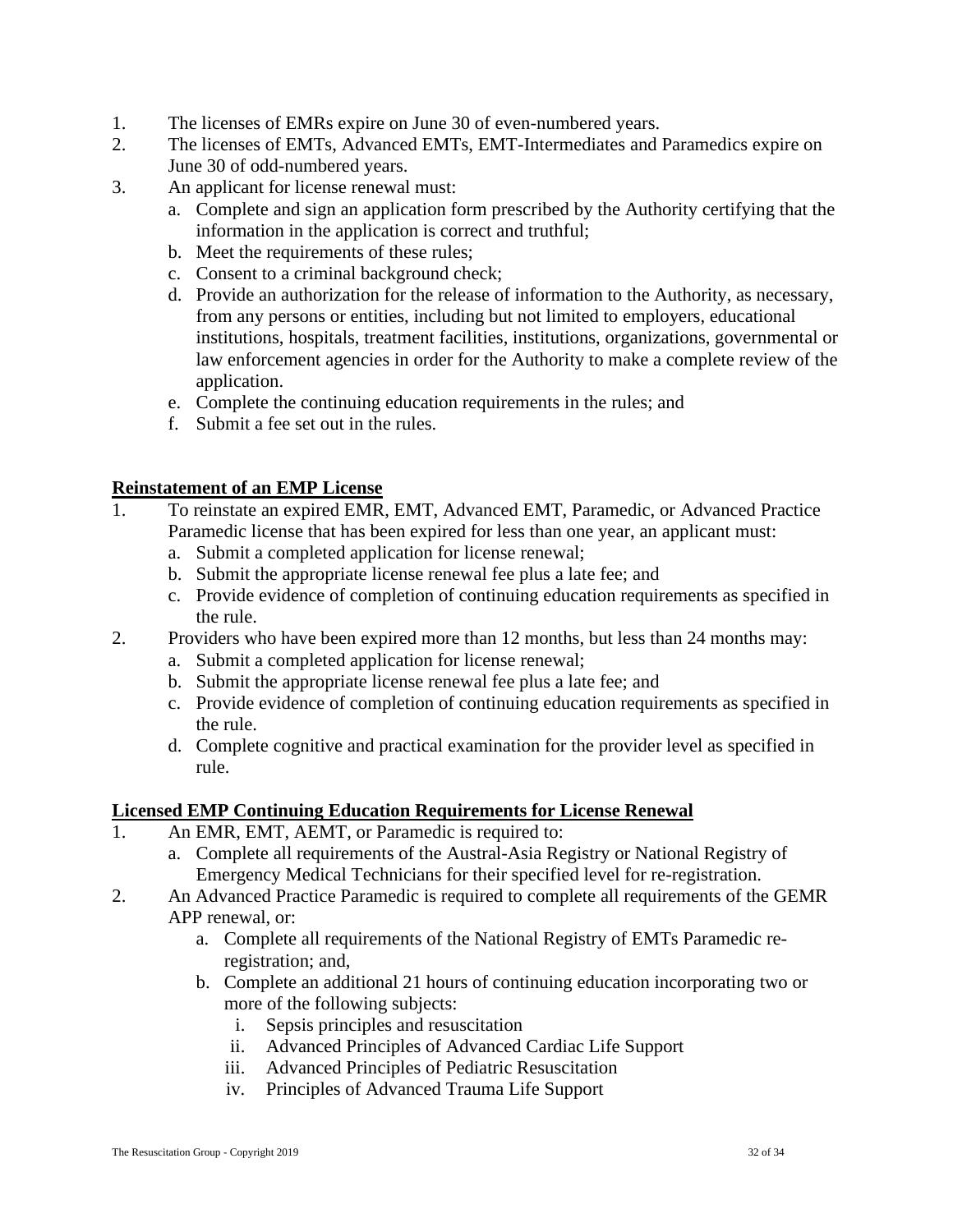- c. Complete an additional 21 hours of continuing education incorporating two or more of the following subjects:
	- i. Advanced airway management and/or Surgical Cricothyroidomy
	- ii. Emergency ultrasound techniques
	- iii. Chest Tube Thoracostomy
	- iv. Ventilator application and principles
	- v. Any MPD approved diagnostic testing system or device
- 3. All continuing education credits specified in sections (1) through (2) of this rule shall be completed between the dates of the license holder's last successful application to the date of the license holder's current license renewal application.
- 4. Continuing education credit shall be granted hour-for-hour for:
	- a. Attending training seminars, educational conferences, and continuing education classes within the license holder's scope of practice;
	- b. Attending live, webinar, or interactive online courses for the same or higher level of licensure;
	- c. Teaching any of the topics listed in the 2009 national EMS education documents as incorporated by reference, if the license holder is qualified to teach the subject.
	- d. Online continuing education that provides a certificate of completion and is approved by the Authority;
	- e. Related accredited college courses will count one hour per credit hour received; and
	- f. Authority-approved license renewal courses.
- 5. Up to 30 percent of the hours of continuing education credits for each subject listed in section 1 of the appropriate appendix as incorporated by reference may be obtained by:
	- a. Watching a video, CD-ROM, or other visual media;
	- b. Being an EMT practical licensure exam evaluator, if the license holder is qualified as such;
	- c. Reading EMS journals or articles; and
- 6. In addition to the hours of continuing education required in this rule, any affiliated EMS provider license holder must, as specified in section 2 of the NREMT appendices, incorporated by reference, demonstrate skills proficiency through a hands-on competency examination supervised by the EMS medical director or his or her designee. An EMS medical director may require successful performance in a minimum number of clinical skills in these areas on either human subjects or mannequins.
- 7. A medical director may require additional continuing education requirements and skill competency.
- 8. When a license holder obtains an initial license and there is:
- 9. Less than six months until license renewal, no continuing education credits are required to obtain license renewal;
- 10. More than six months but less than one year until license renewal, the license holder must complete 50 percent of the continuing education credits in each category; or
- 11. More than one year until license renewal, the license holder must complete all continuing education credits.
- 12. Continuing education credits are granted on an hour-for-hour basis.
- 13. It shall be the responsibility of each license holder to ensure the hours obtained meet the Authority's license renewal requirements.